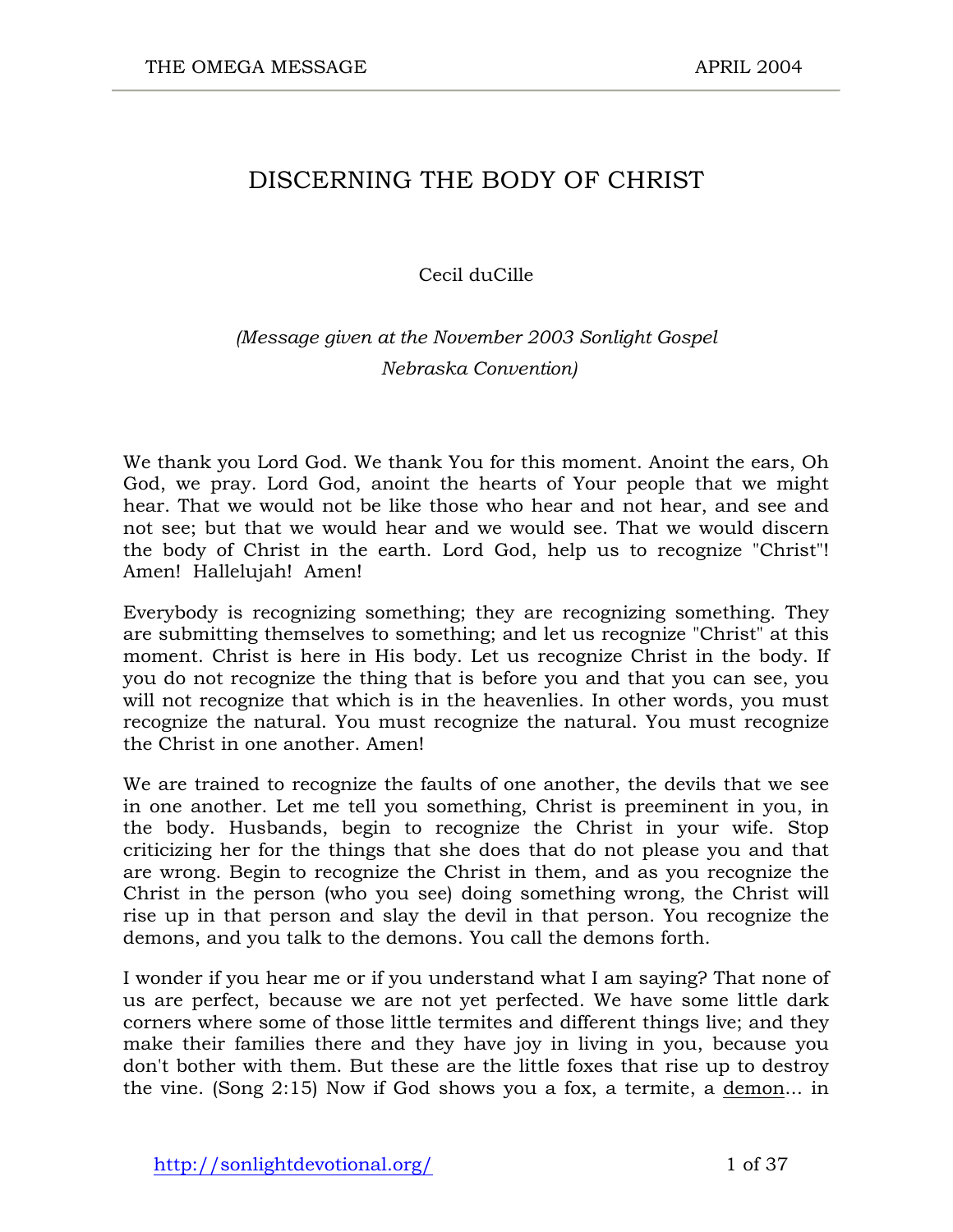your brother, sister, father, mother, friend, minister - then God is allowing you to have the opportunity to destroy that devil.

So how do you destroy the devil? If you have an eye to only recognize demons, you are in bad shape! Do you hear me? The same eye that recognizes the demon spirit is supposed to recognize the Spirit of God, and if you can recognize the Spirit of God in the person, then you go to that person and you pull the Spirit of God out. Amen. "I am blessed by the Spirit of God in you while you were playing the music." "I am blessed in the Spirit of God in you that said, 'Amen.'" "I am blessed in the Spirit of God in you..." Whatever! That Spirit of God will rise up and destroy the spirit of the devil that you have discerned in the person. Amen! Hallelujah!

I intended to have been here last night, to give you this word that God has been speaking to me, but they made some mistake with our tickets. They sent us on a plane that could not connect with the other plane and so we were in Houston for five hours. You know, you could not even find something to eat. We were hungry from morning, but it was all a part of the testing and the trials that God allows us to go through. I will not give the devil the credit for having been able to stop us in Houston for five hours. It tested our strength! It tested everything, but the fact is that God intervened and didn't allow anything to go wrong with Mavis' stomach. She had a good rest last night, and praise God, we had a good rest!

So we do believe that God is doing something special at this time; and God has told me something about you, and I want to reveal it to you. Amen. Now let us turn to Ezekiel and look at Ezekiel 37, and I know that you have heard it maybe a thousand times about these "*dry bones*." Nevertheless, let us look again at the prophecy that Ezekiel prophesied and what God showed Ezekiel about the church.

You have always heard me talk about the three dimensions (the "natural," the "spiritual," and the "fullness"). Right? And that your Bible is written in three dimensions. I read in the Scriptures that God said to Israel, "I will make of you a kingdom of priests….a royal priesthood, a holy nation….a peculiar people." (Ex 19:5-6; Deu 14:2;) At another place, He said, "And I will dwell in them and I will walk in them, and I will talk in them, and I will be their God, and they shall be My people!" (Lev 26:11-12; Ez 37:26-27) We are speaking of Israel, of the Old Testament. And then Paul came along, because the brethren then didn't understand the difference between the Old Testament and the New Testament and I hope you do you see, they did not understand in Paul's time. Peter and all the other apostles did not understand the difference between the Old Testament and the New Testament. That it is only one dimension of God's dealing, and God lifts the ante and brings you to another dimension; and He is lifting again to a third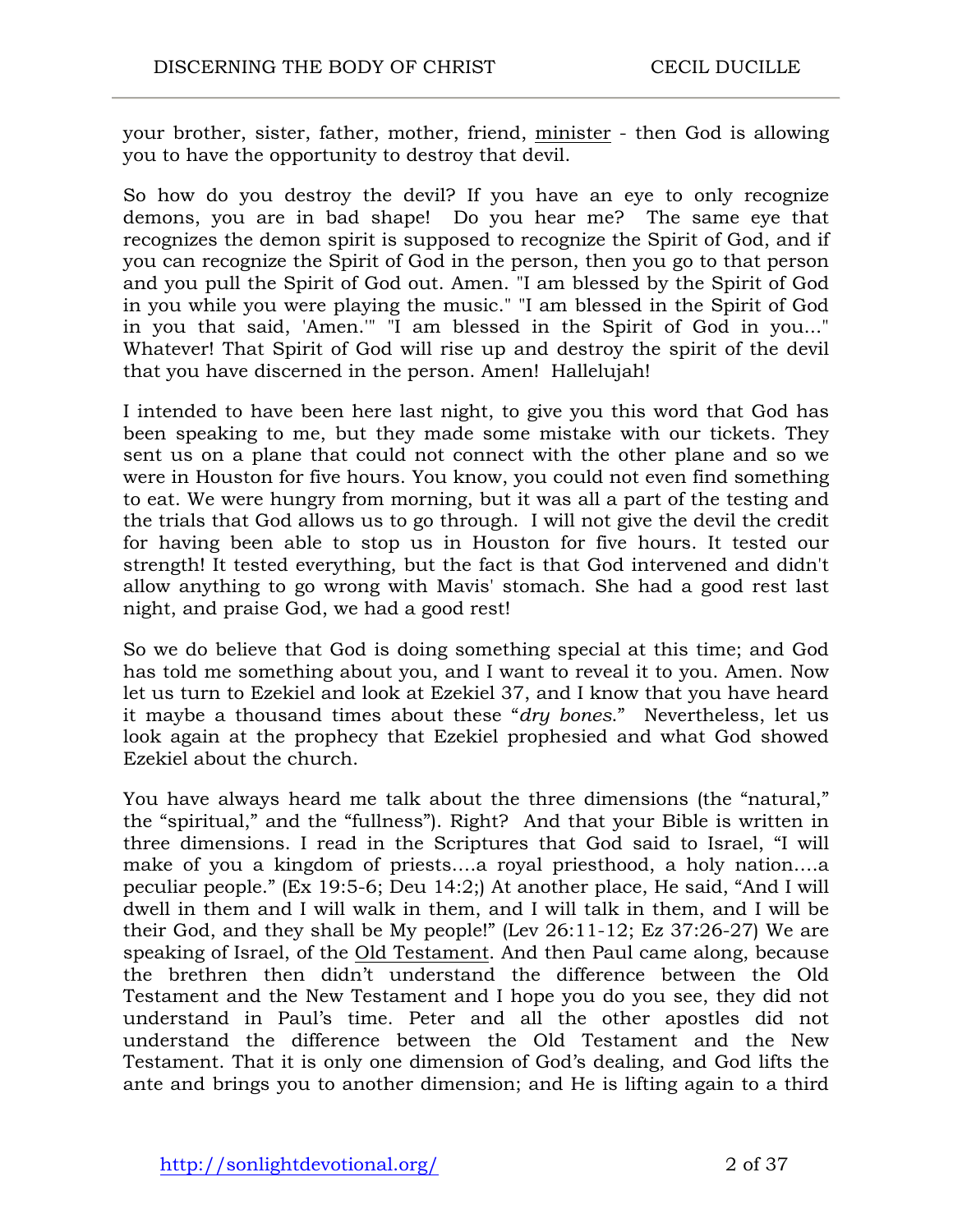dimension! So the same Word that was given in the first dimension, was actually for the third dimension! Amen!

But some of the words that God gave them in the first dimension, they could not accomplish. It was impossible. "I will make you a kingdom of priests…a holy nation…a royal priesthood, a peculiar people.' What are the Jews doing now? Does it look like that prophecy has come forth among the Jews? Do you understand? So Paul took it and in the Spirit he came and he gave it to the church and God in 1 Peter 2:9 called the church *"…a royal priesthood, an holy nation, a peculiar peopl*e." Don't you understand?

So if you take all of your Old Testament scriptures, they will be fulfilled in the New Testament; and the Scriptures said they are fulfilled in Christ. Here in Ezekiel, God says to Israel,

"And I shall plant My Spirit in your heart….*and ye shall be My people and I will be your God."* (Ez 36:27-28)

And yet, the Jews never had the Spirit of God within them. Who has the Spirit of God in them? After Jesus Christ, at Pentecost, the Spirit entered in, and it was then that that prophecy began to come to pass.

So now, here we are in Ezekiel, Chapter 37. And we can read from the first verse.

Ez 37:1 "*The hand of the LORD was upon me, and carried me out in the spirit of the LORD, and set me down in the midst of the valley which was full of bones. And caused me to pass by them round about: and, behold, there were very many in the open valley; and lo, they were very dry. And he said unto me, Son of man, can these bones live? And I answered, O Lord GOD, thou knowest."*

When I look at the church, the present church today, I say, "My God, how is this church going to get from where we are, to there where You say we will be? How are we going to do that?" You see? But here it is, God is telling us how it is going to be done. He is going to send three prophetic words. The first one:

Ez 37:4 *"Again he said unto me, Prophesy upon these bones, and say unto them, O ye dry bones, hear the word of the LORD.*

Now the Scriptures tell me that salvation "*cometh by hearing*." (Ro 10:17) But how does hearing come? "By the Word of God. And how can they hear, without a preacher. And how can they preach without being sent?" (Ro 10:14-15) Are you with me?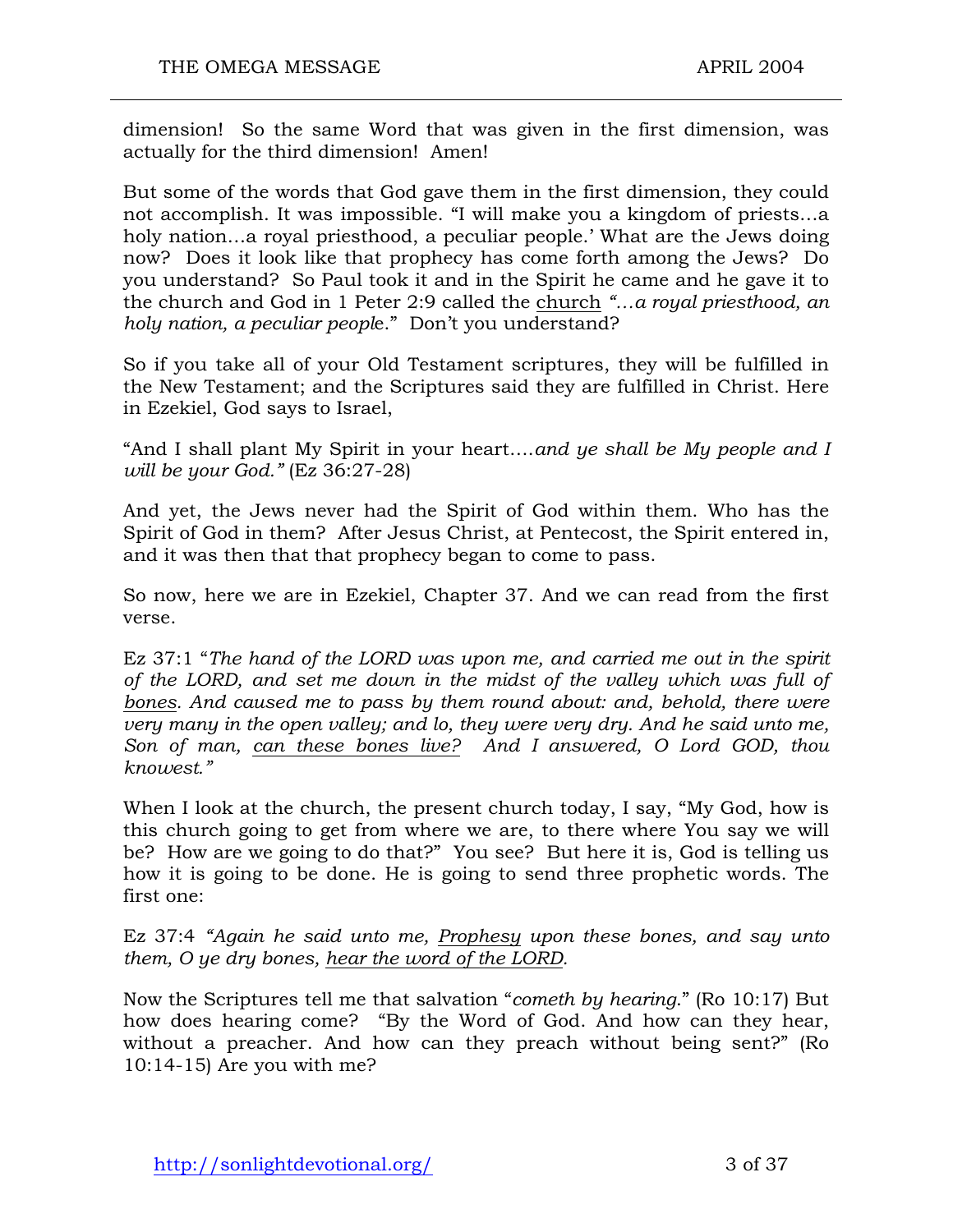How are they going to hear the Word of God? The "*dry bones*"---you see them out there. How are they going to hear the Word of God without a preacher? And how are they going to preach, except they be sent? That is where you come in. God said:

Mt 24:14 "*And this gospel of the kingdom shall be preached to all the world….and then the end shall come."*

So you and I know that the end cannot come right now, because God has to get some preachers to go and to preach the gospel to the ends of the earth. And that is where you come in. God cannot entrust the preaching of the Word of God to anyone else but to the body of Christ. Are you hearing me? Then the body of Christ cannot preach unless they are sent. Amen! And you cannot be sent unless you answer the call. You are to be prepared! God is not going to send a bunch of people out there to manifest the sin that is in them rather than the Christ that is in them.

God wants you now! And that is the problem. Right here this morning you are going to understand what the Lord God has said to me. HE WANTS YOU NOW! All the moonlighting that you have been doing, all the things that you think you have to do to live---God wants you now to leave them and to follow Him.

God sent Elijah to call Elisha. (1Ki 19:19-21) Elisha---all his living was a plow and some plow steers that drew the plow. He was a plowman. He was planting his crop to make a living off of it. Elijah came, and when he came, what did he do to Elisha? Tell me what Elijah did to him? Didn't Elijah touch him? The man started to follow Elijah. He said, "What have I done to you? Why are you following me?" Right? "Why are you following me?" Amen.

That was enough for Elisha. The next thing, he killed his cow and then he chopped up his plow; and he made fire and he made an altar to God; and he offered it up to God. He had finished with plowing! A new call! A new era!

"Ezekiel's Temple." The Lord has been giving me a word about Ezekiel's temple, and I still need to get you that second part, but I will just give you here a little touch of what it is. In the temple, as God showed it to Ezekiel, the seven steps take you to the outer court. (Ez 40:22) But in the tabernacle (Moses' tabernacle), how many steps take you into the outer court? Come on now? Students? How many steps take you into the outer court in the tabernacle? No steps at all! It is on the flat ground. Amen! But after you made those seven steps through the tabernacle, you get to the holy of holies. Right? And when you get to the holy of holies, you have a NEW dimension. You are back in the outer court, but a different outer court now. And for this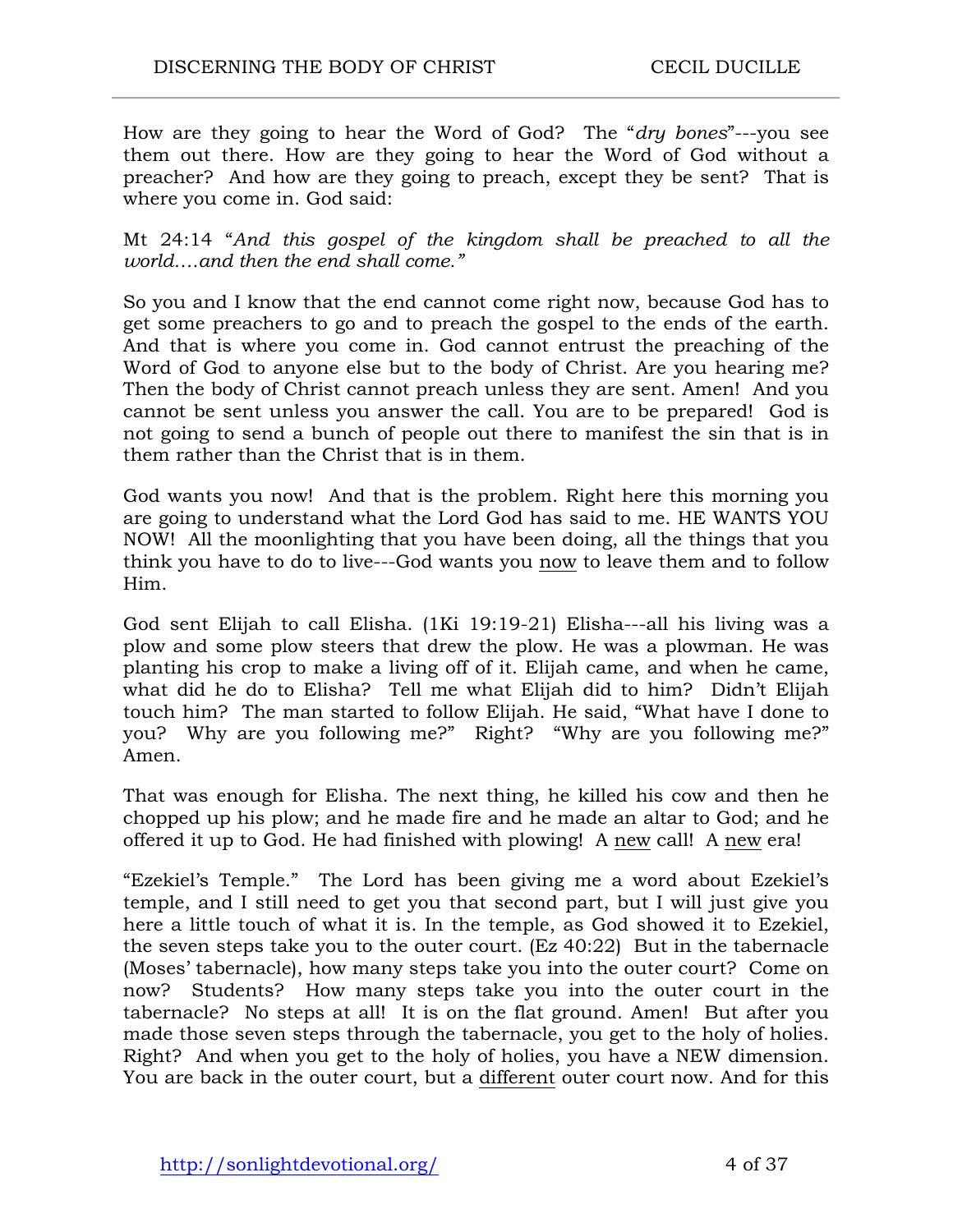outer court, you have to take eight steps. (Ez 40:31, 34, 37,) You have to take eight steps up to get into the outer court. Are you with me?

(You aren't understanding, are you? Where are you? Still thinking about the pot on the stove?)

Anyhow, eight is the number of "new beginnings," and to go into Ezekiel's temple you have to take eight steps up. It is not on the flat, it is up. God is saying that there is a people who will come to a new beginning. I believe that God is now calling us into this new beginning, and I will tell you why I believe so. I am going to come to that. But then, let us read a little more:

Ez 37:4-6 *"…Prophesy upon these bones, and say unto them O ye dry bones, hear the word of the LORD. Thus saith the Lord GOD unto these bones; Behold, I will cause breath to enter into you, and ye shall live: And I will lay sinews upon you, and will bring up flesh upon you, and cover you with skin, and put breath in you, and ye shall live; and ye shall know that I am the LORD."*

God is calling you to a new dimension of life! Something you have not experienced before. We have been saved and baptized with the Holy Ghost, but we have not yet experienced what God is calling us to at this time.

Now, the next step:

Ez 37:7 *"So I prophesied as I was commanded*…"

Remember, this first part tells you exactly what is going to happen; so now God is saying, *"Prophesy…!"* It means that God has the prophetic ministry in place. To get the body alive, the prophetic ministry must be already in place.

Ez 37:7 *"So I prophesied as I was commanded: and as I prophesied, there was a noise, and behold a shaking, and the bones came together, bone to his bone."*

I believe you have heard the first word of prophecy, the first prophetic word that caused you to be here. Amen. But I do believe that somehow that bones have not yet been knitted to bone. You have not found your place in the body of Christ. What would happen if one of the toe bones connected to the finger? You would have a "finger toe"! How would you like to see this finger, a toe instead; and the finger got connected to the toe? Do you understand the deformity that I am talking about? I am talking about a deformity that cannot occur in the body of Christ. That is, anything that is not in place, it is out of place. And anything that is not in place in the body of Christ, it is "out" of the body.

Now, this is the type of teaching that some people say that I am too dogmatic. But how can you be less than dogmatic if God tells you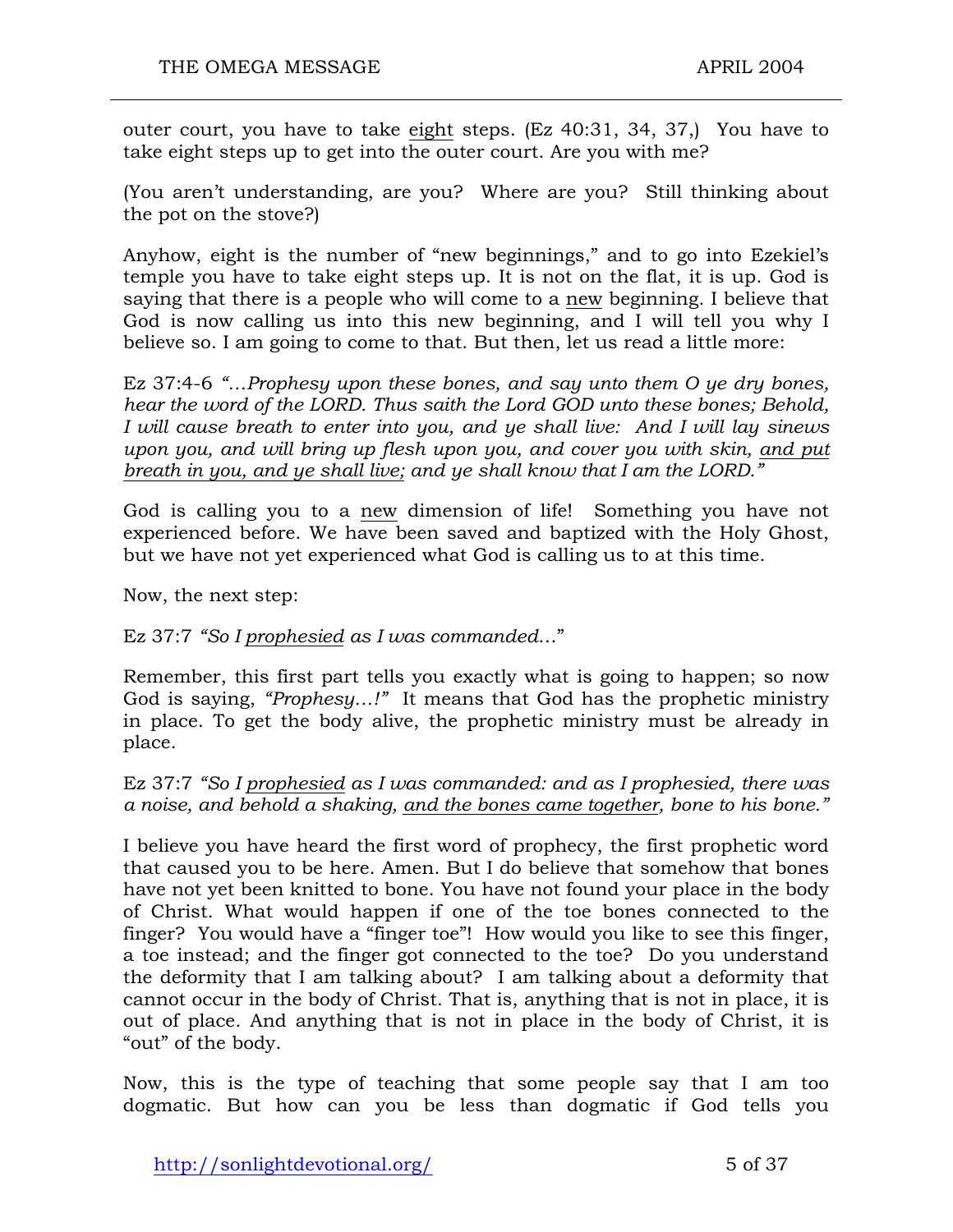something? You tell me about it? Tell me how you can be less than dogmatic when God tells you about something. I do not believe in two Gods. I know that it is one God, and I know that God has one way. I know that God has one church, one plan; and if you are not in that way, if you are not in that plan, you are out. There are many of us who are out of the body of Christ, and we think that we are in; and God is saying to us, "Get in!" Because there is still time at this time. Amen! Outside of this time, you are going to be out. Somehow or the other, I cannot help but remember the word that said,

Mt 25:10b *"…and the door was shut."*

This is the only word that I see in the Bible like that.

Mt 25:8-10 *'And the foolish said unto the wise, Give us of your oil; for our*  lamps are gone out. But the wise answered, saying, Not so; lest there be not *enough for us and you: but go ye rather to them that sell, and buy for yourselves. And while they went to buy, the bridegroom came; and they that were ready went in with him to the marriage: and the door was shut."*

What happened is that some people were shut out and some were shut in, and you have the responsibility at this moment to decide whether you are going to be shut out or shut in! Where will you be?

A lot of people feel that they have a choice, but you have no choice! I do not know if you hear me. If you feel, "Oh, it is just Brother Cec who says this" then you had better find out if it is brother Cec or if it is God. Because I have a covenant with God not to say anything that God never told me. I have a covenant with God; and listen, I can make a mistake! If I make a mistake, then you have to tell me. For I don't know.

Are you with me? You are either going to be shut out or shut in at this time, for this is the time when God is beckoning those who He has called, to come into place. FIND YOUR JOINT! FOR THE BODY IS BEING JOINED, JOINT TO JOINT!

If you must function as a foot, then you have to be in the place where God made you to be; and if you are going to function as an arm, you are going to have to be in the place where the arm ought to be. And there is no way you can just say, "Well, I don't like those people there! I am going to go somewhere else!" If you say that, you have not seen the body of Christ. You have to discern the body of Christ, and you have to say, "That is the body of Christ! That is where I want to be!" And regardless of what they do to you, regardless of what happens to you, you have to see to it that you are firmly rooted and grounded in the body of Christ. Amen!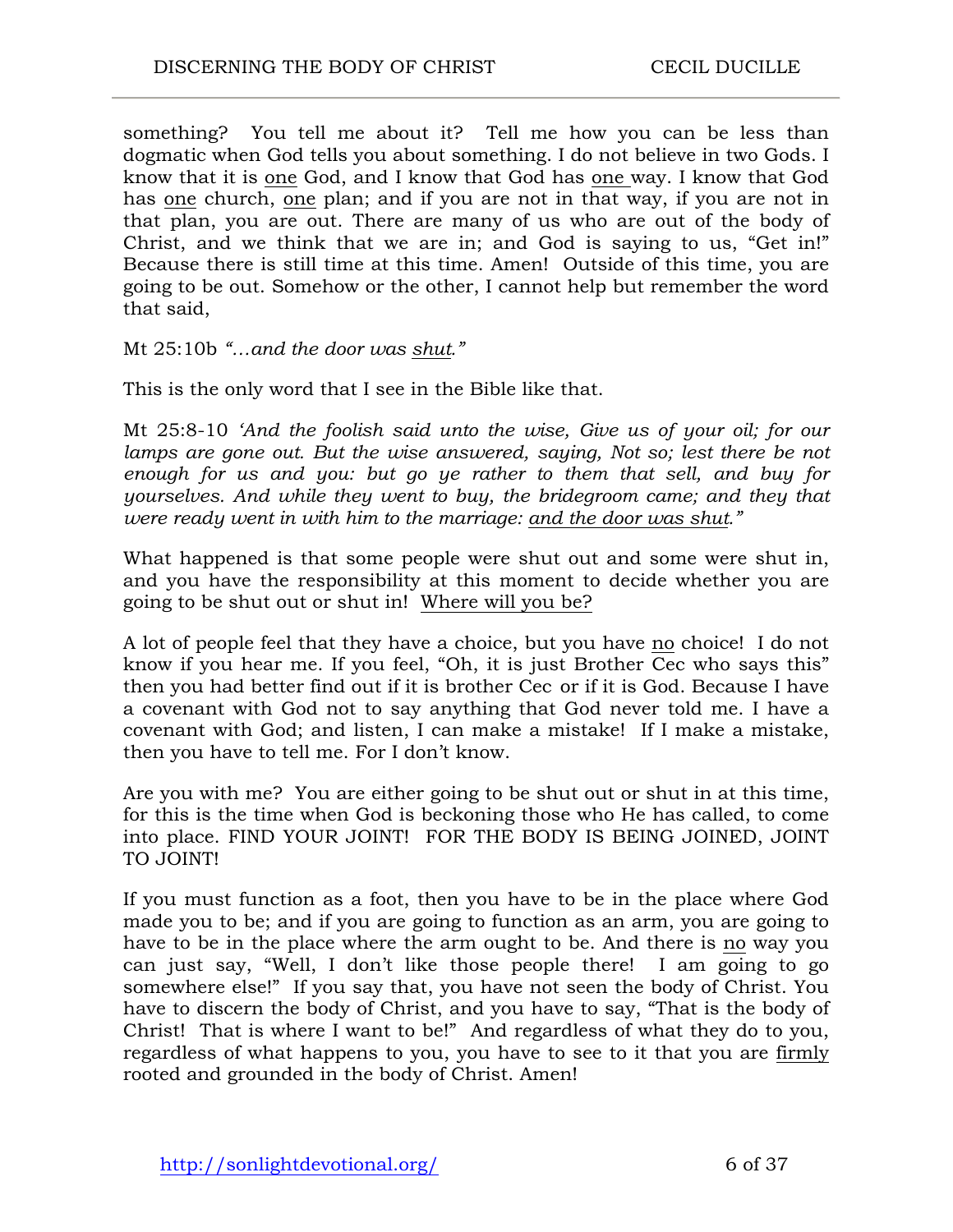We were talking about these *"dry bones."* Let us go on.

Ez 37:8 *"And when I beheld, lo, the sinews and the flesh came up upon them, and the skin covered them above: but there was no breath in them.*"

What kind of body is that? It is a "dead" body! What was Adam before God breathed into him? A dead body. A piece of clay. You have heard the first word, and you hear the second word and you are in this body, but then the body is still a dead body. It needs something more. He said that there is a third utterance of prophetic word.

Ez 37:9-10 *"Then said he unto me, Prophesy unto the wind, prophesy, son of*  man, and say to the wind, Thus saith the Lord GOD; Come from the four *winds, O breath, and breathe upon these slain that they may live. So I prophesied as he commanded me, and the breath came into them, and they lived, and stood up upon their feet, an exceeding great army."*

We are talking about the army of God. Are we in this army of God? Are we in that "*exceeding great army"*? Let's look at it again. Verse 9,

Ez 37:9 *"Then said he unto me, Prophesy unto the wind, prophesy, son of man, and say to the wind….."*

The word "*wind*" here, in the Hebrew, is "*ruwach*"; but "ruwach" is a word that is most often translated in the Bible as *"spirit*." Amen. And he said:

Ez 37:9 *"…Prophesy unto the wind* (spirit)*, prophesy, son of man, and say to the wind* (spirit)*, Thus saith the Lord GOD; Come from the four winds, O breath, and breathe upon these slain, that they may live."*

You notice here that He called them "*slain*". At first it was just a body without breath, but now it is *"slain"*. It means that the enemy had slain you, because God had called you into life and yet you are not alive. God called you to life, God gave you life, but you are not alive. Why are you not alive? It is because you are not functioning as an integral part of the body of Christ! That is very simple. If you were functioning as an integral part of the body of Christ, then you would be alive. But those who are not functioning as an integral part of the body of Christ are not alive.

Now, the body of Christ has some silent members. Silent members! But they are prayer warriors; they are the people who are controlling all the circumstances that befall the whole body. You didn't know that? I will give you an instance. Right now, we have an army in Iraq and in Afghanistan, and these armies are facing Muslims. These Muslims are praying five times a day, and they are praying in concert; that is to say, they have a certain time when all of them pray. I remember the time when we were in the airport in London and we were waiting for the plane to be boarded; and a man came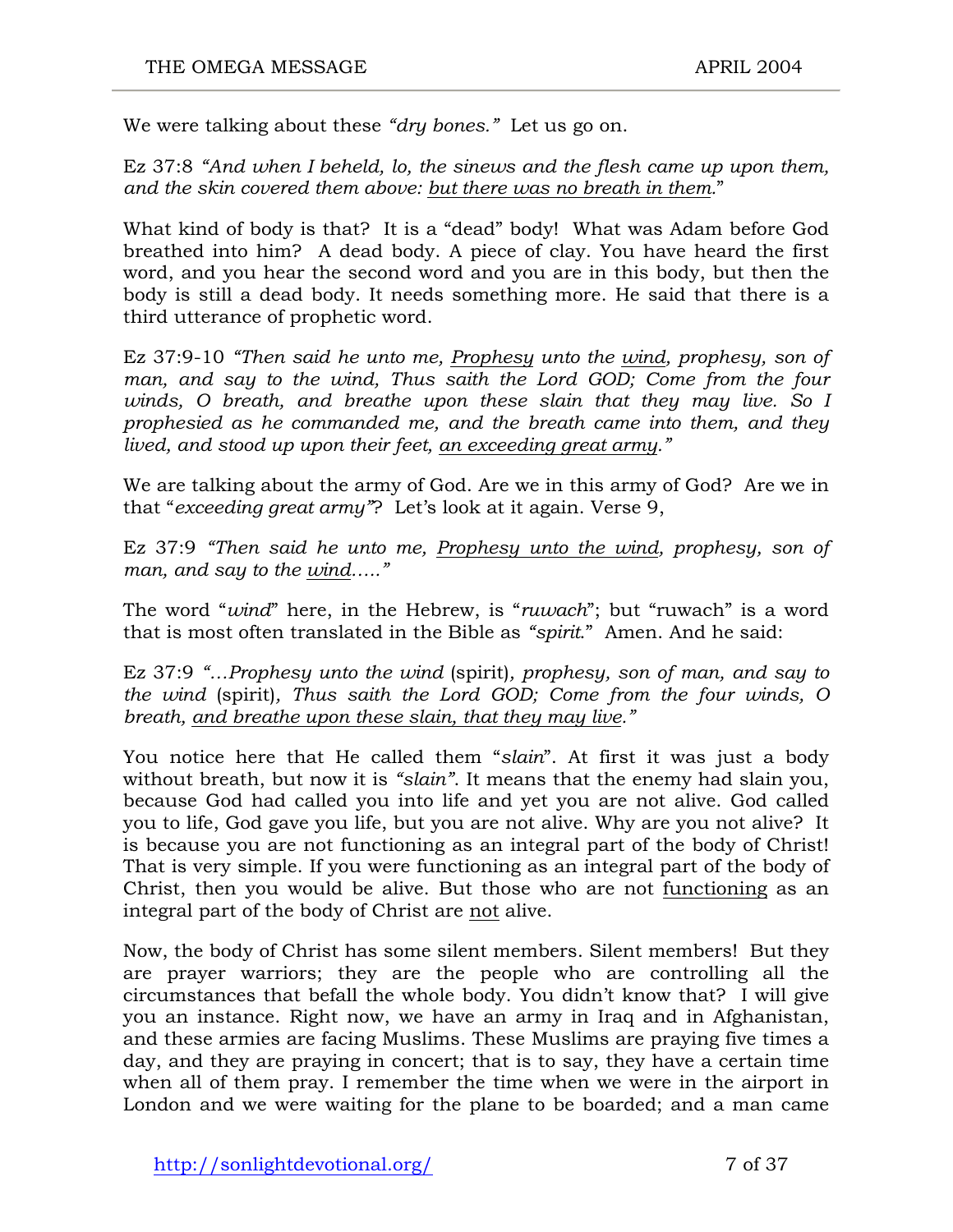out. He spread his mat and he and his family got down and they started to pray. Now if you are praying five times a day and you are not praying to God Almighty, then "who" are you praying to? And "who" is going to answer your prayer? At one time, I thought that these people are foolish. But I found out that they are not foolish. I found out that they have a spirit that is answering their prayers.

I do not know if you noticed what happened recently in the month of Rammadon. More Americans soldiers died in Iraq that month than in any other month. It is because the Muslims were praying, and while they were praying, the Christians were sleeping. They are praying, they are giving their strength to the devil! Remember, the devil has no authority except that which we give him. It is demons and devils that they are giving their strength to, and they don't know it. Some of them are innocent of righteousness, and they are just praying because they were told to pray that way. So then, sometimes we are guilty of not rising up and praying and stopping the forces of darkness!

The Bible says that the time would come when the angel would say, "Loose the spirits that are bound in the river Euphrates," and from the River Euphrates four devils would be loosed. (Re 9:14) And I tell you, why would God loose demons on us? Does anyone here know why? Why would God loose devils on us? It is because God has given us the power to overcome them, and whether you use this power or not, they are loosed. They area loosed, and they were loosed on September 11, 2001! Oh yes! 9/11! Too many coincidences occur with that number! Don't you see? If we were wide eyed, if our eyes were open we would have been able to read it in the Scriptures, what would happen at the hour when the devils would be loosed from the Euphrates River! My God! Yes!

Re 9:13-14 *"And the sixth angel sounded, and I heard a voice from the four horns of the golden altar which is before God, Saying to the sixth angel which had the trumpet, Loose the four angels which are bound in the great river Euphrates."*

You ask, "Euphrates River?" It is just the area that the Euphrates River feed, that area where Islam was birthed, the very birthplace of humanity. The area where God had the Garden of Eden; where Adam fell and where Satan got his first victory. That is the place! The devil always goes back to the place where he won a victory. That is the place, and now our soldiers are standing on the banks of the Euphrates River, and they do not realize that the enemy that they are fighting, that it is a "spiritual" enemy and not just natural men. Hallelujah!

Saddam Hussein, Mullah Omar, Ben Laden---they are all depending on these devils to keep them hidden and to keep their lives. If you pray, they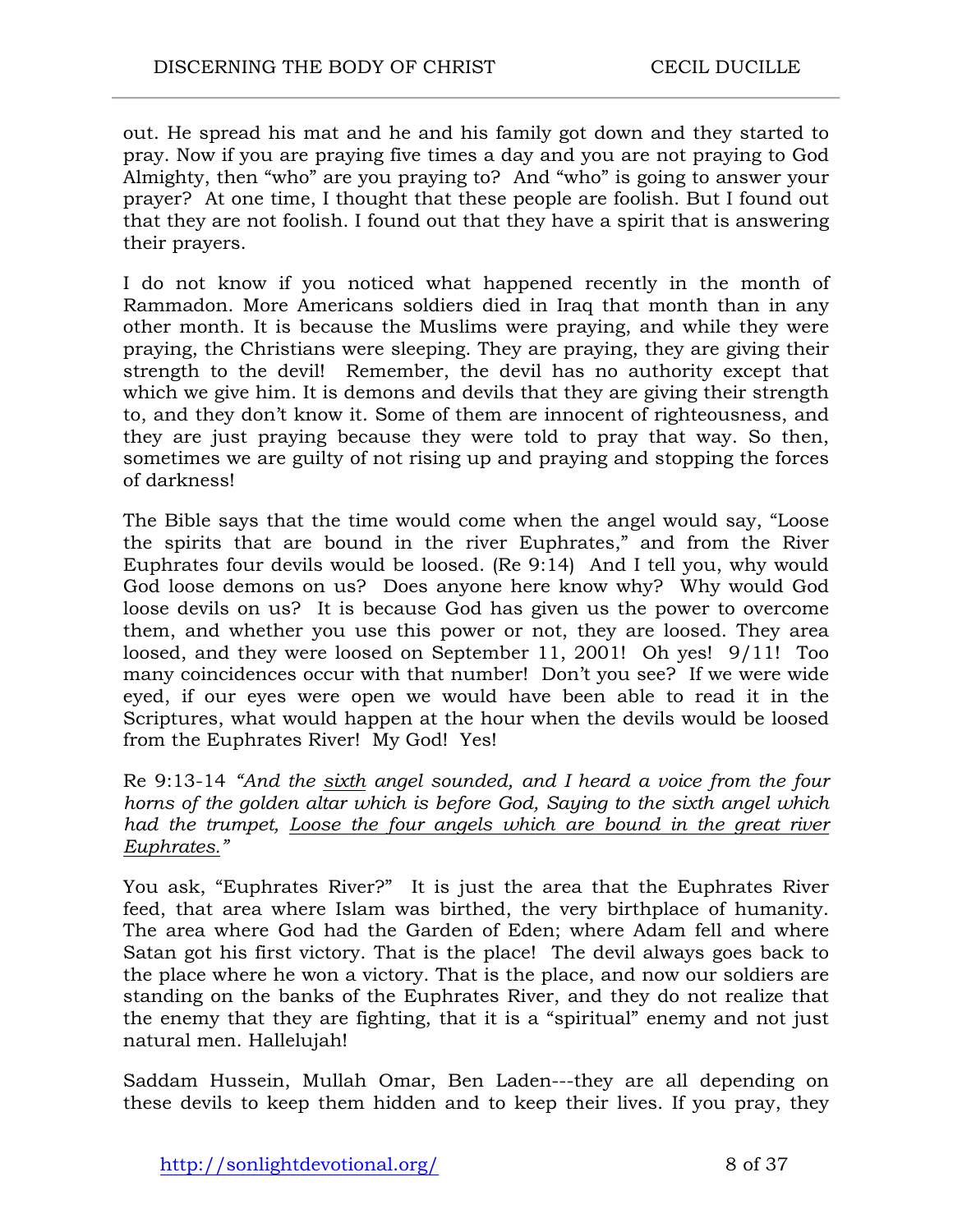will be exposed! (See Note below)For we have the power to take down the kingdoms of darkness! We have been given that power, and this is the reason that God allows it. If you do not want to use your power, okay. You will stand the consequences. Hallelujah!

Note: On 12/13/03 Saddam Hussein was found and captured by American forces, as a fulfillment of this prophecy.

The prophet said:

Ez 37:9 *"…Come from the four winds, O breath, and breathe upon these slain that they may live."*

"Breathe on them, Lord God! That they might come alive! Amen! That they might see what they have to see! That they might hear what they have to hear! That they might speak what they have to speak; that God Almighty might be able to move through a people!"

Don't you understand? The time has come! "THE TIME HAS COME!" If God can move through you to do mighty things, the devil can also move through people to do mighty things. It is the time!

IT IS AN AREA OF TIME THAT WE ARE IN, WHERE WE HAVE COME TO THE PLACE WHERE THERE MUST BE NOW A NEW BEGINNING IN THE BODY, OR GOD WILL REJECT THOSE WHO WILL NOT COME, AND HE WILL BRING STONES UP TO PRAISE HIM! (Mt 3:9)

God will go out there into the darkness and bring them in. I was thinking this morning about the vision that I had when God called me as a young man and showed me the whole of my life. He showed me then what was going to happen, and to the end of it when I took the food to the household. And the bride was standing out there, and I passed the bride and I went to the kitchen. The first person that took that sack off my back and opened it was a woman who we had known (apart from in the vision) as one who is a loose woman. GOD WILL GO OUT THERE AND HE WILL CALL THE HARLOTS AND HE WILL PUT THEM INTO THE KINGDOM---AND LEAVE SOME OF US BECAUSE WE ARE FOOLING AROUND! Amen!

Mt 22:8-10 *"Then saith he to his servants, The wedding is ready, but they which were bidden were not worthy. Go ye therefore into the highways, and as many as ye shall find, bid to the marriage. So those servants went out into the highways, and gathered together all as many as they found, both bad and good: and the wedding was furnished with guests."* 

We need to understand where we are! What we are doing! We need to understand that the breath of God is being breathed now upon us that it might give us the life that we must have! We need ears! We need eyes! We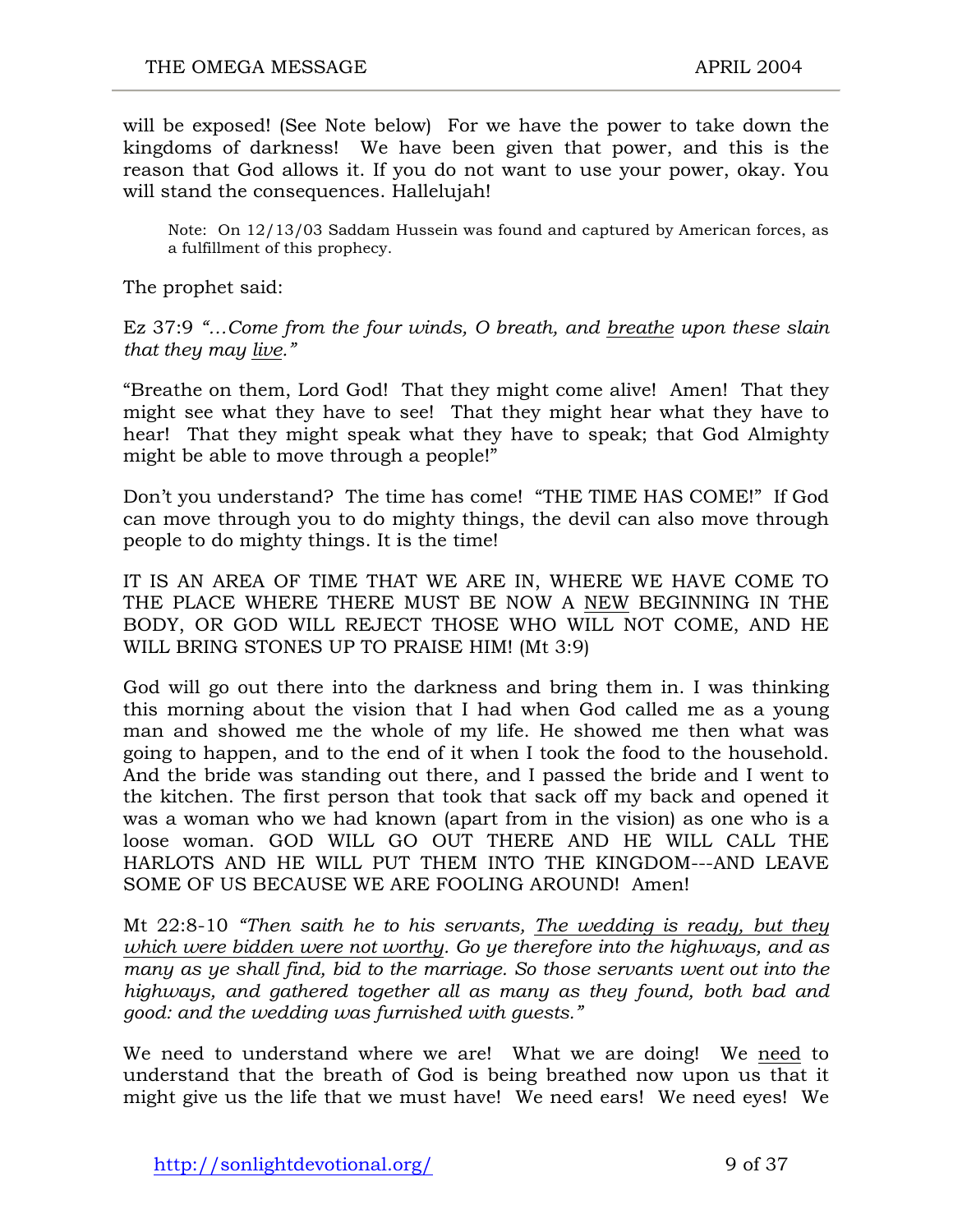need feelings! We need the ability to discern! He said some die in our midst because they do not discern the body of Christ. (1Co 11:29-30) Hallelujah!

It says, "Breathe the breath…." So we need "prophets." Isn't that right? We need prophets who can prophesy the Word of God. Who can bring the breath of life to our ears and our eyes, and to our hearts and to our souls.

So then, let us turn our bibles around and let us see God's plan for us. Go back around to that old chapter in Ephesians. You have to listen to what Ephesians is saying. I do sincerely believe that most of us here have not yet heard Ephesians. When I read this for you, you tell me if you have ever heard it before. Ephesians, Chapter 4. (I didn't even have to say Chapter 4, because I take you there so often and so you already know where I am going.)

Eph 4:1 *"I (*Paul*) therefore, the prisoner of the Lord, beseech you…"*

*"I beseech you* (I am begging you, I am pleading with you), *a prisoner of the Lord, that you walk worthy of the vocation wherewith you are called"*!

"I AM BEGGING YOU TO WALK WORTHY OF THE THING THAT YOU HAVE INSIDE OF YOU; THAT WHICH GOD HAS EXPENDED HIS LIFE FOR, THAT HE MIGHT GIVE IT TO YOU. WALK WORTHY OF THIS VOCATION!"

Do you hear what He called it? He didn't say it was a "moonlighting" job, but he called it a *"vocation.*" That means that it is your life's work. Come on, Brethren, let it soak in? What you have inside of you is the endowment of God for your life's work. God did not make you a carpenter (a mason, a plowman—a whatever you are), but God made you a son of God that you might bring forth the kingdom to the sleeping world. In other words, from today on we must consider the vocation that we have in the natural---that it is only "moonlighting." Amen? I want you to say it, "Yes, I am moonlighting." You say it: "I AM MOONLIGHTING!"

You all know what moonlighting means, don't you? It is a job that you do that is not your real vocation. If you were a seamstress, or let us say it is a situation where you are a nurse, and you didn't get enough money working as a nurse so therefore you would serve tables in a restaurant in your spare time in order to have more income. Amen? Now, that serving the tables is called "moonlighting."

So then our vocation, it is something that we have been trained for. Some of us go to college, we learn this and that and the other. We work hard to be what we are, and then all of a sudden God says, "Son, all that is your moonlighting job, but your real job is the one that I have put into your heart." Isn't that right? Can you say "Amen" to that? That you feel that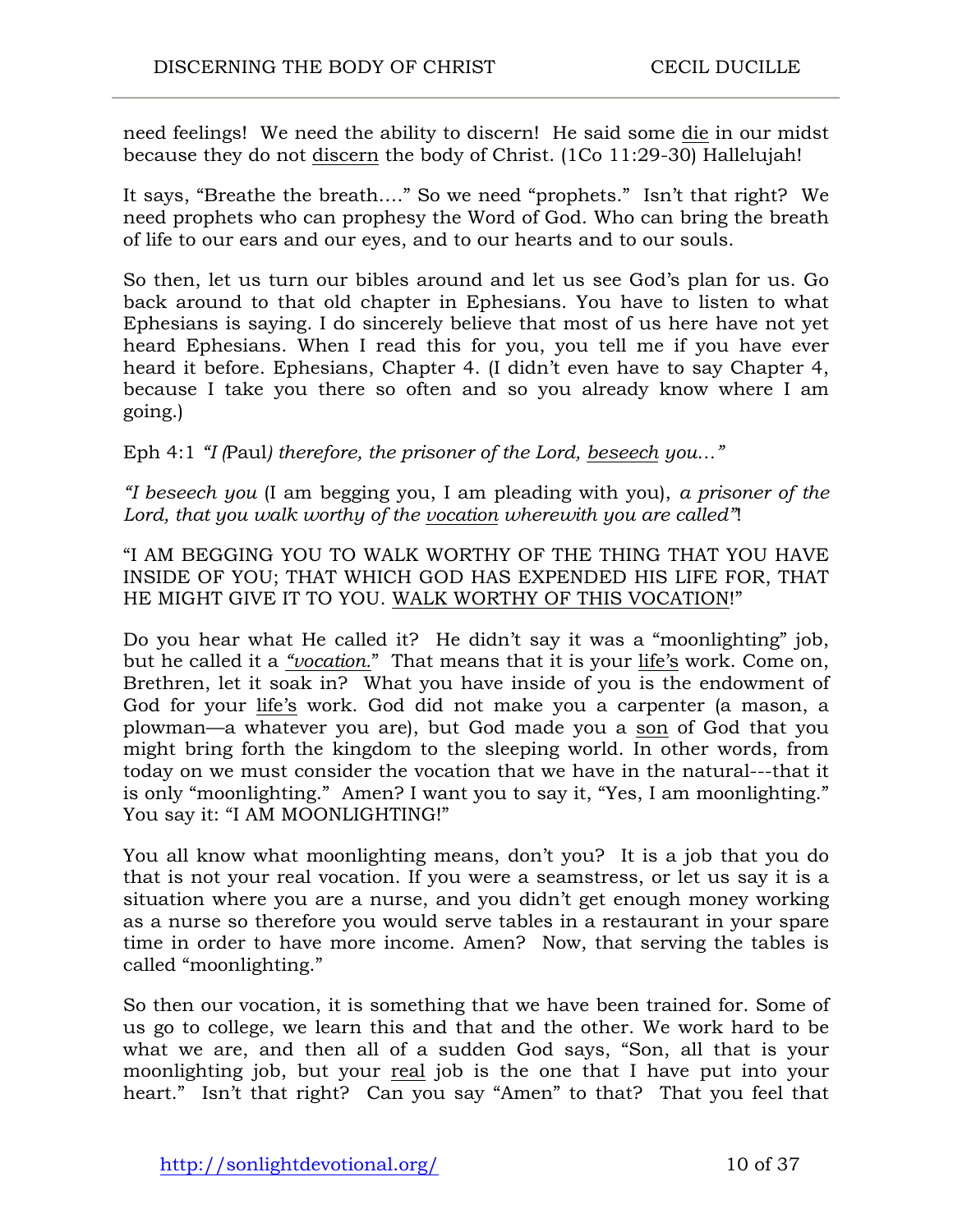way? In other words, this is a "NEW" consciousness that God is lifting you to, for you to understand that your chief work on the earth is to fit into the body of Christ and to do the will of God at this moment! And then it becomes crucial, and it becomes incumbent upon you….(Do you know what that means, that it is "incumbent"? It means that you "must" do it)…It becomes incumbent upon you that you must do this now, and consider everything else as "moonlighting." Hallelujah!

Now you notice that I am not telling you to stop moonlighting at this moment, but I am telling you that moonlighting is something you have to stop doing some time or other. Especially when the other job, your "real" job, demands your presence! Amen, Jesus!

Listen, I am not telling you this because I studied this nice message to give you. I am telling you that God has been telling me to tell you this. So it is God that is talking to you---and although I am using my language, my mannerisms, and everything else to convey the thing to you---the substance is God! Hallelujah!

It says, "*hear the Word of the Lord…*."!Hallelujah.

"*HEAR THE WORD OF THE LORD….*"!

Now, let us go on here in Ephesians. Verse 2,

Eph 4:2 *"With all lowliness and meekness, with longsuffering, forbearing one another in love."*

Do not think you are too high, too wonderful! Do you know what the Bible said about the "high" man? What did the Scriptures say about a high man?

Ps 62:9 *"Surely men of low degree are vanity, and men of high degree are a lie: to be laid in the balance, they are altogether lighter than vanity."*

A man of low degree is "*vanity*." If you think you are a low person (where you are feeling, "Poor me, I am nothing,") it is vanity! It is that you want to be king, that is why you are thinking that. Are you with me? If you feel that "low-down" feeling ("I am nothing. Poor Me."), the Scriptures say here that it is "*vanity*," But He said that a man "*of high degree*" is a "*lie.*" Isn't that right? Do you believe anybody is of high degree? If you believe that, it is a lie. He is not higher than you are. Are you with me?

So, he said:

Eph 4:3 *"With all lowliness and meekness…Endeavouring to keep the unity of the spirit in the bond of peace".*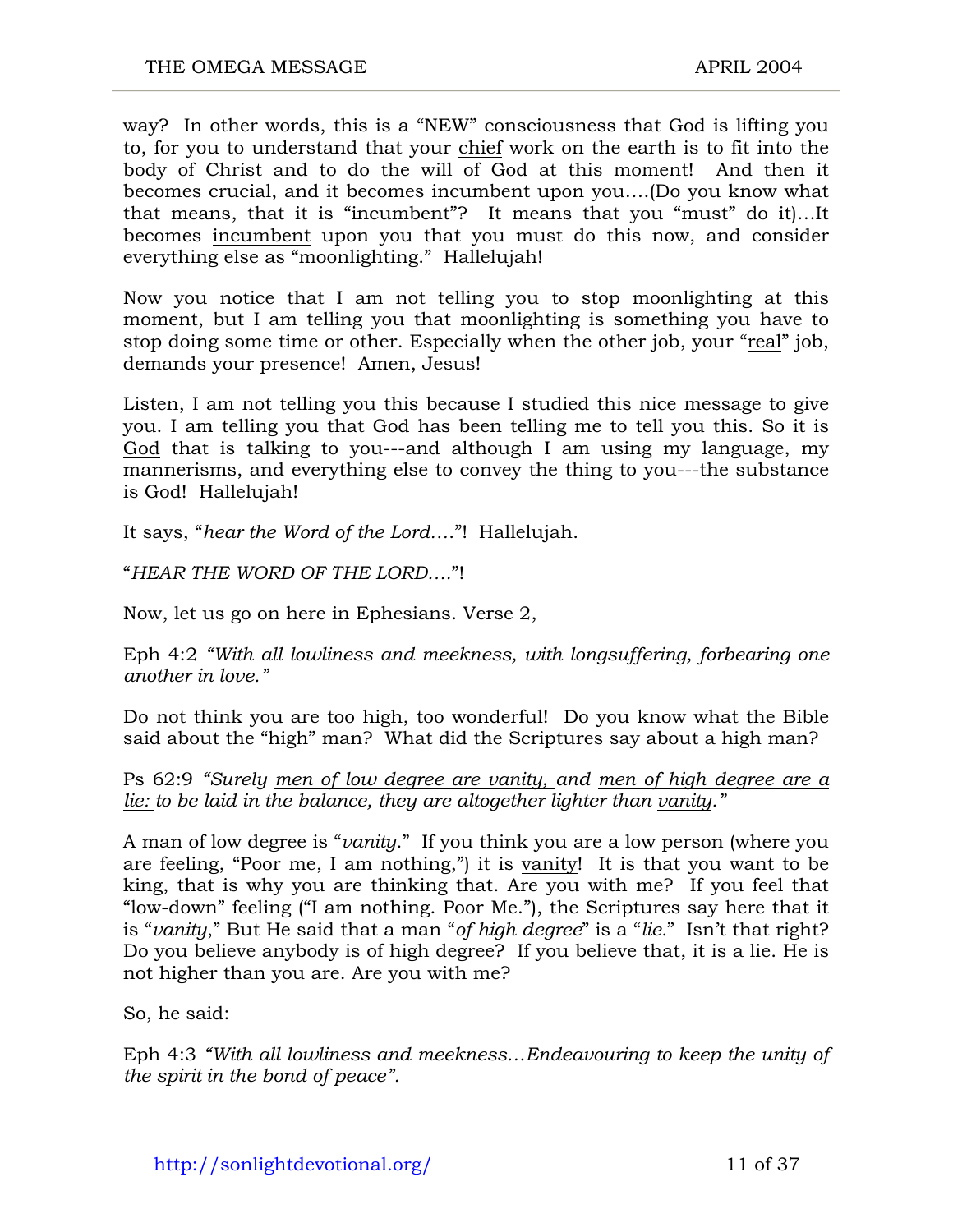Do you know what "*endeavouring*" means? It means that I am "earnestly striving with all my heart." Amen? So it is,

Eph 4:3 "…(Earnestly striving) *to keep the unity of the spirit in the bond of peace."*

What does that mean? It means that there is something you try earnestly to keep no matter what someone does to you. Someone does something very hard and painful to you and you feel that you are within your rights. You could answer that person and blow him away, but instead you close your lips!

Because if you would speak back in that manner, you will drive a wedge between you and the person; and God said, "Don't you drive a wedge between you and anybody!" (He 12:14; Ro 12:18;) Don't you understand? If you drive a wedge between the two of you, you cause a separation of the spirit! Amen.

Like I have told you before, how this brother would call me at all hours of the night. Sometimes I would just barely start getting a little sleep and "Brunnnn!" the phone rings. Here it is, this brother is drunk and he is calling me and he is talking all kinds of foolishness and I have to listen to him. Something in my spirit says, "Although you are suffering, bear it! Don't blow him away. Don't tell him he must not do it again." And this brother keeps on doing it for a number of years. You know? But one day he called me and this time it was the real thing. The Spirit of God had hit him and delivered him! Hallelujah!

Don't you understand?

#### Eph 4:2 *"…with longsuffering, forbearing one another in love;"*

Bearing it rather than speaking! You feel, "But I need to speak the truth!" Listen! There is no truth that does not glorify God! You feel that you need to speak the truth, that you need to tell someone the truth? Somebody comes and asks something about your private business. "What is that to you?" Right? That is the first thing you should think: "Why is she (he) asking me about my private business? It is going to make trouble! It is mischief! No! I won't tell you!"

But there was that one question that they asked Jesus and He said, "All right. The baptism of John, was it of God?" He preached it all the while that He is the Son of God, but they wanted to get it from His mouth, to go and record it, to persecute Him. So they said, "Are you the Son of God? Are you the Christ?" He said, "I will tell you what. Was the baptism of John of man or of God?" Now if you ever asked me that, I would answer your question.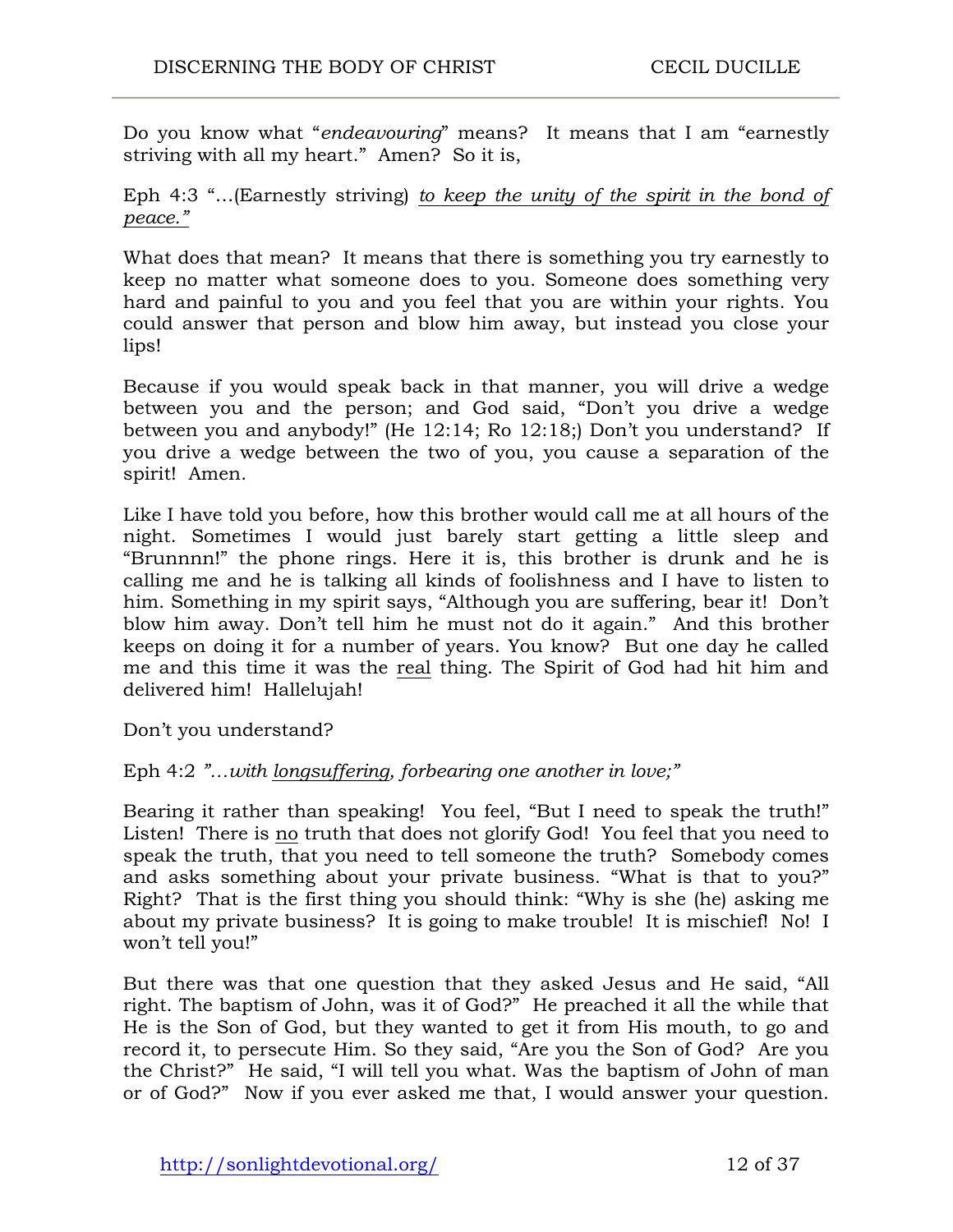But they couldn't answer Him and He said, "Neither will I tell you." Do you understand what I am saying? Truth glorifies God. What is true about a thing or subject does not necessarily glorify God. Those who make mischief require you sometimes to help them do evil by getting you to tell them something about someone or yourself that is derogatory, but possibly true.

Manoah asked the angel, "What is your name?" (Jg 13:17) The question was something that would make mischief. The angel said, "Seeing that I do not want to tell you my name, why do you ask?" Isn't that right? "You know that I do not want to tell you my business. Why are you asking?" Amen! Endeavour (try, strive, let it pain you) to keep the unity of the Spirit. It is better that blood comes than to lose the unity of the Spirit between you and that person. Amen?

Human wickedness will cause persons to worship angels when they are given their name. In Scripture, two angel's names are given, and churches have had shrines built for them and they have beautified them. So God's angels (with the exception of Michael and Gabriel) do not give their names. This fact Manoah should have known, but he wanted to test the angel.

Now, we are back in Ephesians, Chapter 4. He said:

Eph 4:4 *"There is one body, and one Spirit, even as ye are called in one hope of your calling."*

Listen, is the Spirit of God in me going to quarrel or have a problem with the Spirit of God in you? No! So if I have a problem with you, what is having a problem with what? It is that something in me (that is wrong) is having a problem with something in you that is wrong, or it is something in me (that is wrong) having a problem with the right that is in you. And we should recognize when devils work! You cannot have a problem or wrong with a child of God if you are in the Lord!

A child of God comes and "Bam!" He kicks me! Amen. Now if I go on to have a problem with him because he kicked me, then the kick he gave me touched the spirit in me that is not of God. The last man that kicked me, when he kicked me I was praying for him so that he would recognize that he was kicking a son of God. Not that I was perfect, but it is just that at that moment a little perfection came over me. Do you understand me? God covers us up in things like that. God protects a lot of you from certain things could have happened to you, because He knew that you wouldn't be able to overcome. But at that moment, I was fasting, and praying, and God opened my eyes to see. The man kicked me, and when he looked I pretended like I didn't feel it. He ran outside there, and he came and he let me have another, "Bam!" And he ran back, and came and kicked again, "Bam!" He gave me three kicks, and to be honest with you I don't think that I really felt it. He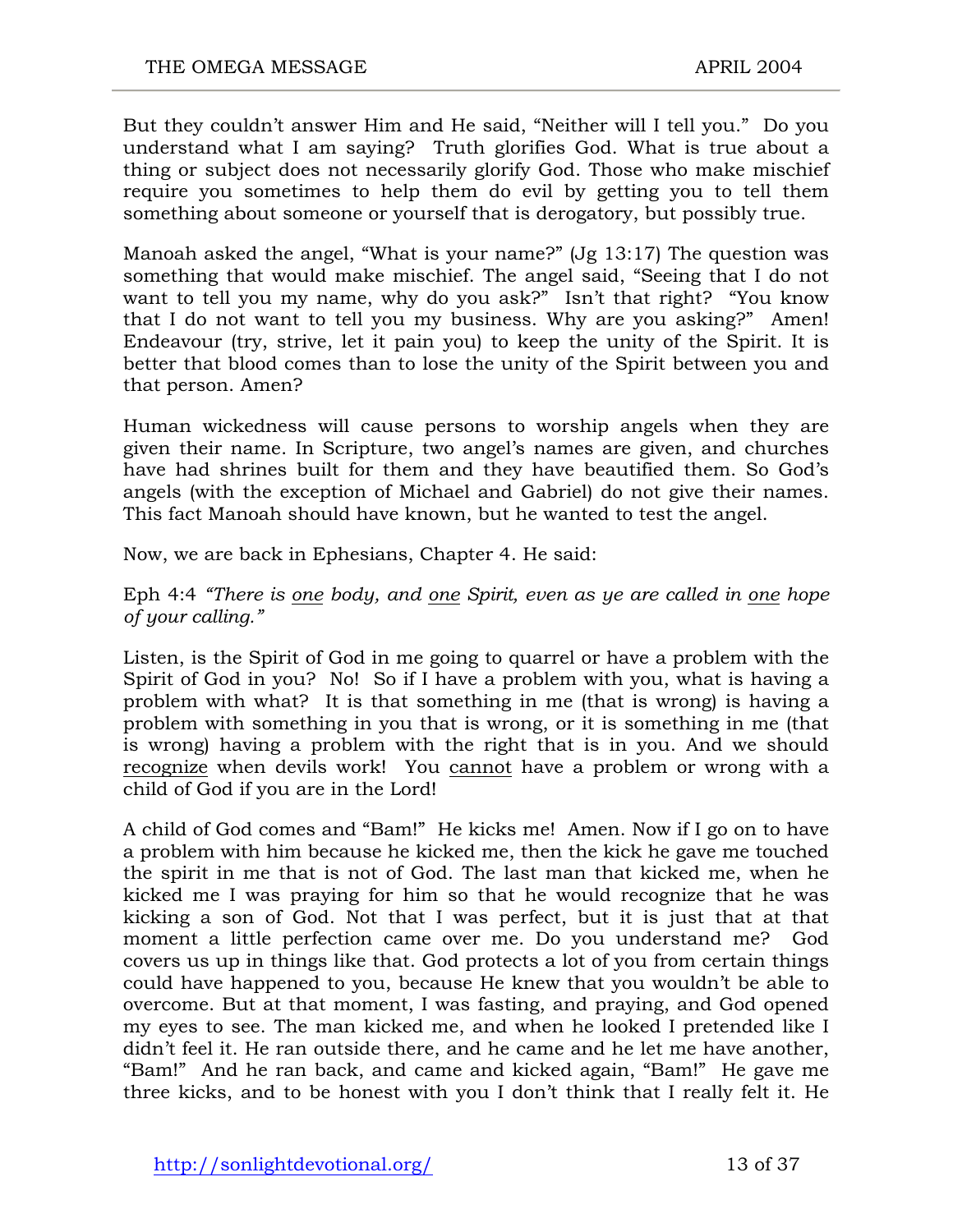kicked me on the calf of my leg, and I just didn't feel it. It never did anything to me---but God was protecting me! Hallelujah!

Eph 4:4 *"There is one body, and one Spirit, even as ye are called in one hope of your calling."*

There is only one God, Brethren. One Christ! One body! Isn't it funny that there are so many churches and only one body? Isn't it? So many people believe that they are in the body of Christ. We had a group that we used to call "The Body." Thousands and thousands and thousands of us---"The Body." And everybody felt, "While I am in this group, I am in the body of Christ. All I have to do is to obey the prognosticators in this group." "Prognosticators," because if you had a vision, you would get up and give the vision and those who labor in translating visions they would translate the vision, and you had to go according to what they said. Thus there was a control in the midst of what God was doing. Man had gotten over and controlled the thing. And you know (I have mentioned it before), a lot of them died by accidents, and so on.

But I am saying: "ONE BODY! WHERE ARE YOU?" Do you know that before we are finished today, you are going to find out where you are? Oh yes! And it is no shame to find out that you are not in the body. All you have to do is to jump in line, under Christ. (I will come to it.)

Eph 4:5 *"One Lord, one faith, one baptism"*

Are you with me? Let us all say it, "One Lord, one faith, one baptism."

Do you know what we have done? We have uttered it from our lips that you and I have one Lord, that we have one faith and that we have one baptism. Death, burial, and resurrection! In Christ!

Is 30:21*"And thine ears shall hear a word behind thee, saying, This is the way, walk ye in it, when ye turn to the right hand, and when ye turn to the left."*

There is nowhere else to go! Nowhere else to go! I do not know if you understand it, but God has taken you "prisoner." If you turn to the right, you are wrong. If you turn to the left, you are wrong. If you say, "I am not turning at all," you are wrong. One baptism! "This is the way, walk in it!" You have no other way to go.

You see, many men have preached this before, and they used it for their own advantage. Amen? That means that it was not the body of Christ at all. For Christ is in the body, and I am going to tell you how the body of Christ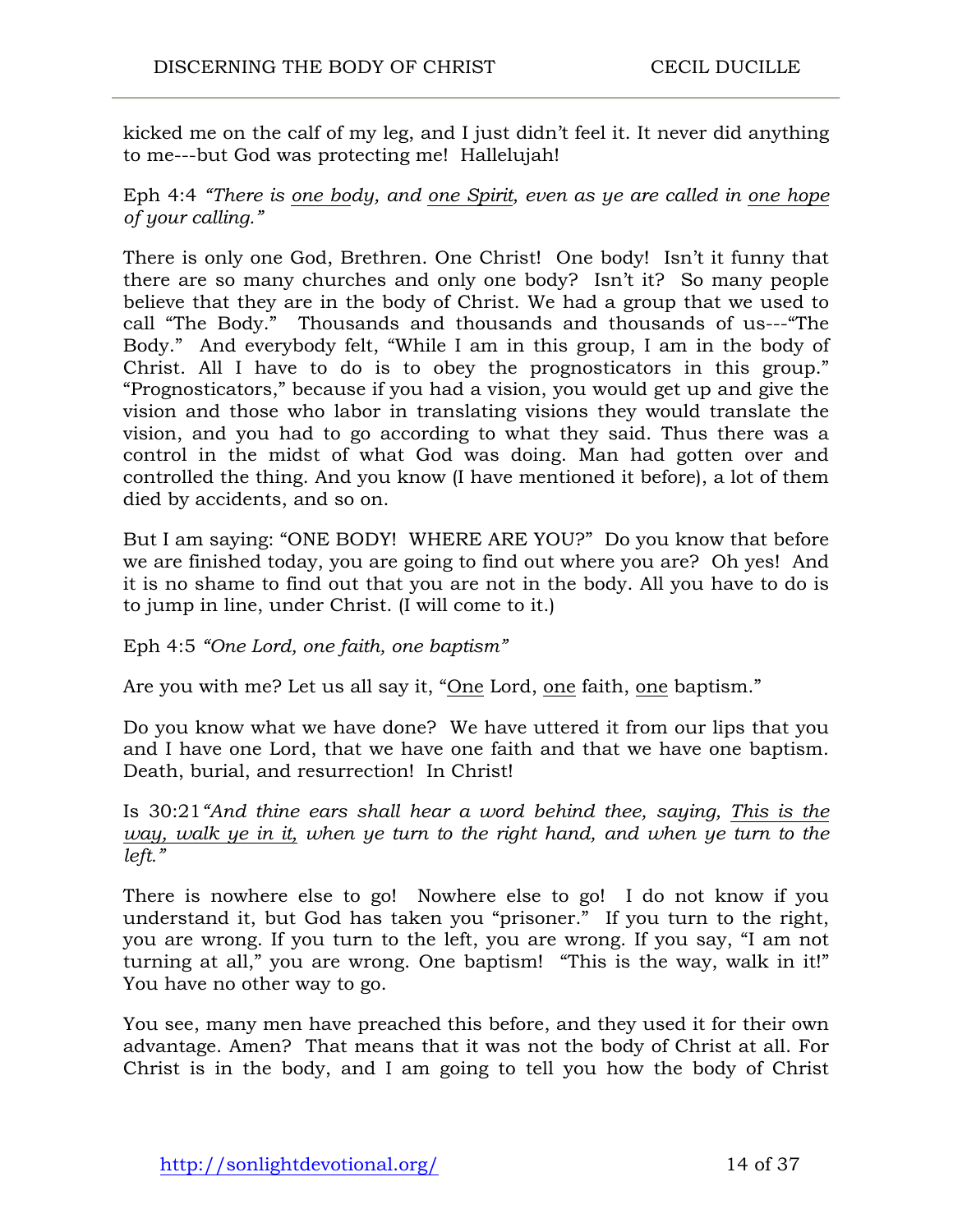functions and how you can know whether you are in the body of Christ or not. We are in Ephesians 4, and Verse 5.

Eph 4:5 *"There is….One Lord, one faith, one baptism".*

#### Eph 4:6 *"One God and Father of all, who is above all, and through all, and in you all."*

So the same God in you, and the same God in me! I will give you an example to help you understand. The same power here that is in the light bulb, it is the same power that is in the camera and the same power that is in the sound system. So what is happening? Why is it that the sound system doesn't light up? Why is it? If it is the same power, maybe the sound system should light up, or the camera should give off sound? Yes, it is because they are different instruments made for different purposes. And when the power gets to them they do their thing, they do what they were ordained for. So are you! Amen! The power activates the Christ in you, and the Christ in you will do what God ordained you to do.

You have in your house something to sweep the floor. A vacuum cleaner? Right? Some of you are "vacuum cleaners," isn't that so? When the power takes you, you clean up the whole place. Isn't that right? But some of you cook the food. When the power comes, you heat up! Put power into the refrigerator and it gets cold. Put the power in the iron and it gets hot. Isn't that what we are? Doing that which we are ordained of God to do, and that is what makes the house function. But what if the refrigerator wants to be the stove? Then you would have all the food spoil. Right? I am the refrigerator and the stove wants to be a refrigerator, then all the things you would try to cook would not be cooked. So the whole household would be upset, turned upside down!

God is bringing the body together! We have known that there is a time ordained of God to bring the body together, and it is at that time that Ezekiel's temple will come into play. God says, "The time is NOW!" You cannot do what you want to do anymore! Hallelujah! I am talking to the children. I am talking to the adults. I am talking to the old ones, which means that I am talking to myself.

#### YOU CANNOT JUST DO WHATEVER YOU WANT TO DO ANYMORE!

I have seen little children rise up and do the will of God in the middle of the congregation and the congregation had to shut their mouths while God was speaking through the little twelve year old girl.

The time has come! You know, some of you have said, "I am a woman alone." I advise you to leave your womanhood outside and come into the house of God and be a son of God! Are you with me? I know somebody gets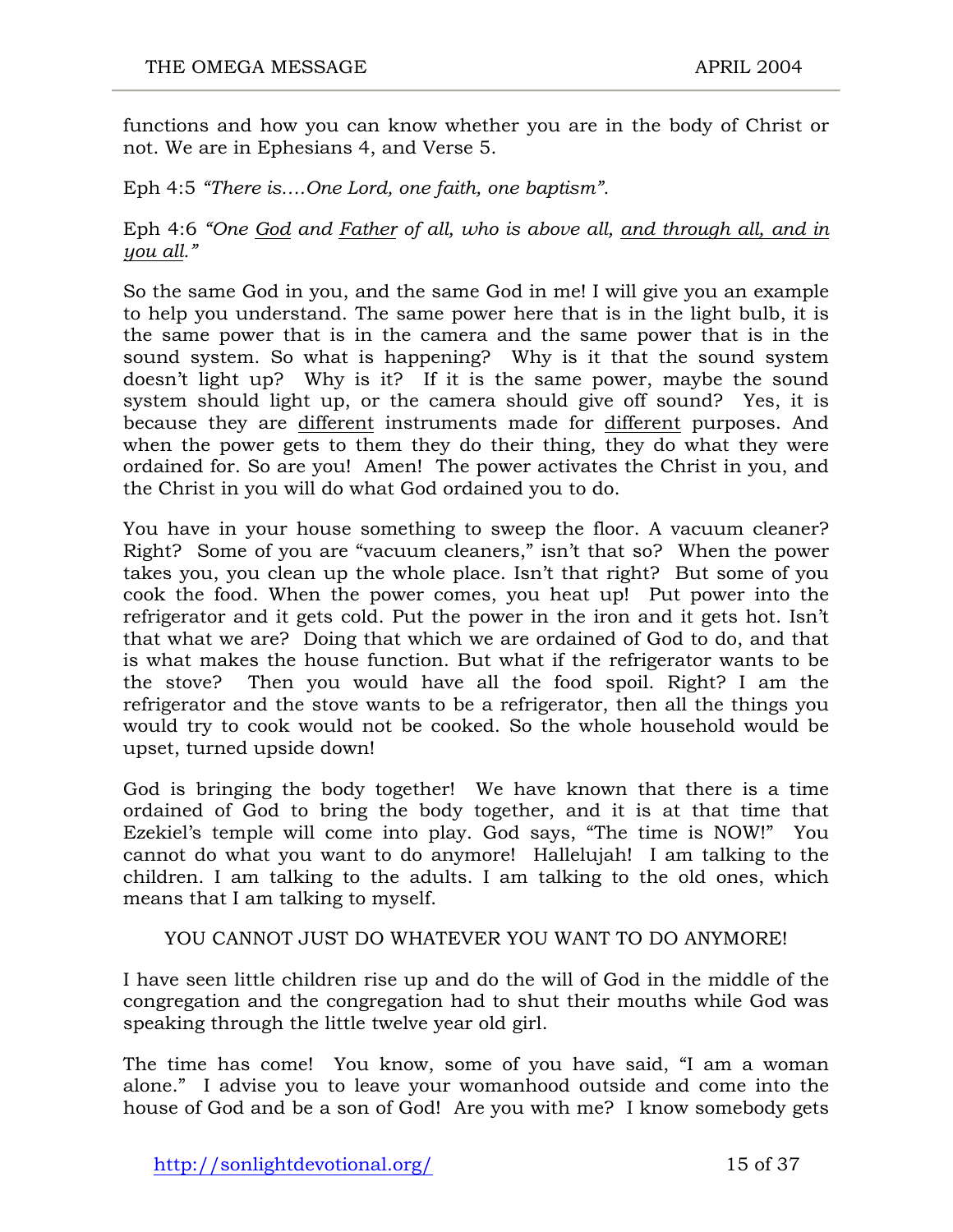the wrong thoughts, but how can I help you? The Lord God says that the woman could not enter into the holy place, much the less could she enter into the holy of holies. A woman has never entered into the holy of holies. Do you understand what that means? Do you think it was a discrimination against women? No! Tell that to those who are in the outer court! Women are in the outer court---there are no "women" in the holy place! Because when you get into the holy place you lose your identity as a woman! You become a functioning part of a "body"! Are you understanding me? God wants you to function as a "son" of God. He does not want you to have it ingrained in your mind that you are a woman! He wants you to function any way He wants you to function!

I see on the television some of the women preaching, and one woman in particular, she bobs her hair and she looks like a man. I mean, she is like me (not bald, of course). But her hair, you know, is short. You understand? She is not a woman and she is not a man. What is she? As far as God is concerned, as far as the church is concerned, she is nothing. She has denied her calling in God, and she tries to be a man, a teacher, a leader, a boss of many; and that is not what God made her for. God did not give her that position; she is working for nothing….

So I go and tell you about all the other people's wrongs, and then all of a sudden you realize that I am talking about you! Amen.

God does not want any men either. You thought I was talking about women. Right? He does not want any man to come in and be "man" inside His church. "Sons" of God are different from "men functioning as men." Isn't that right? Isn't that hard to understand? Some of you don't understand it. Functioning as man in God's business is an abomination before God. What you need to do, is to function as God wants you to function. So if God anoints you to function in a specific area, God wants you to function in that area. God does not want you to try to function in another area.

Eph 4:7 *"But unto every one of us is given grace according to the measure of the gift of Christ."*

Are you with me? You are given grace to function "*according to the measure of the gift of Christ*." In your house, you are a woman. A man wants a woman in his house. So you see, you are working on so many different dimensions. In your house at home, you must be a "woman"' you must be a good woman. You must know how to keep your house; you must know how to keep your children. You must know what to do in your house. But when you come out into the business of God and are functioning in the business of God (maybe it is in your house, it doesn't matter where now,) you function as "a servant of God" and according to the dictates of God. You do not consider, "Oh, poor me!" "I am a woman!" "I am not supposed to do this!" and "I am not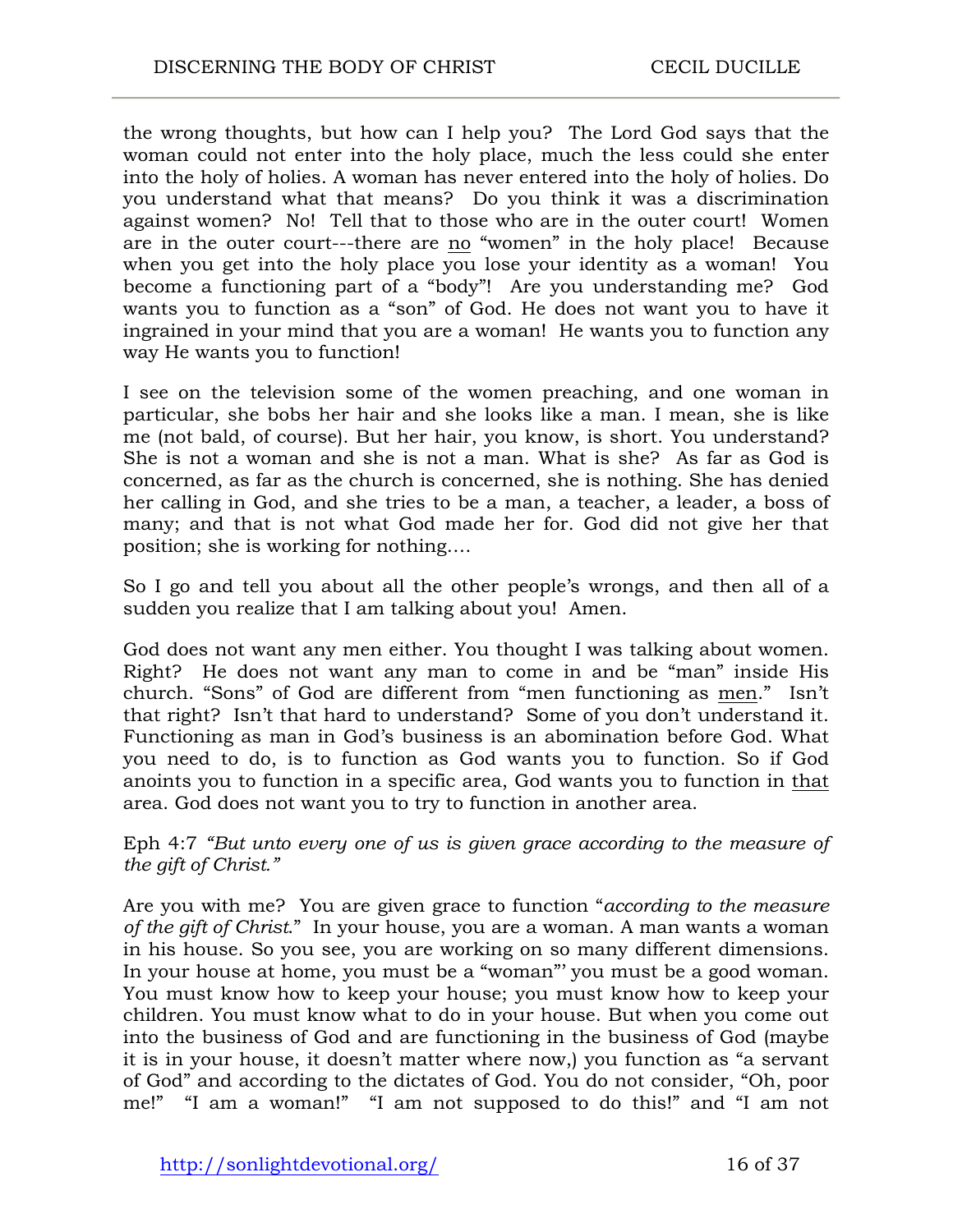supposed to do that!" You do what the Spirit of God tells you to do, and if you are wrong, let the church correct you. If I see you doing something that is not of God, I correct you; and if the church sees things where I am wrong, the church corrects me. Because, as a body, WE MUST MOVE BY THE SPIRIT! NOT BY SELF! Not by what we are in the natural, but by the Spirit of the Living God. Because it is the same Spirit that is in my arm that is in my feet.

All right, we go on a little more. Verse 8,

Eph 4:8 *"Wherefore he saith, When he ascended up on high, he led captivity captive, and gave gifts unto men."*

Brethren, let me tell you, there is nobody in this building who has not been given gifts of God. Who is the smallest gentleman or lady in here? Is that the smallest person in here? The baby that is back there? Well, listen, that baby is given certain gifts of God, and if you are keen you will notice from when the child is born the gifts that the child has. You watch him (or her) keenly. You have to deal with them very closely. You bathe them, talk to them and you will see the gift of God! Then you begin to encourage that gift in the child. Amen! Oh yes! Every soul, God says, is given gifts by the Spirit of God.

Eph 4:9-10 *"(Now that he ascended, what is it but that he also descended first into the lower parts of the earth? He that descended is the same also that ascended up far above all heavens, that he might fill all things.)"*

It is talking about Jesus Christ, dying, going to hell, taking away our sins, paying the debt that we owed, and leaving us without debt before God. And then rising up to be our Lord and King; and giving gifts to all men.

All right. In the context of God giving gifts to everybody, we are going to read Verse 11.

Eph 4:11 *"And he gave some, apostles; and some, prophets; and some, evangelists; and some, pastors and teachers,"*

*"And he gave some…"* What did He give? *"Apostles."* He gave gifts of *"*apostles" to some. What is the meaning of that? The word "*apostles"* here is a translation of the Greek word *"apostolos."* Now, by the meaning of the word "*apostolos,*" you are talking about being "sent." (See Note Below) Right? God gave apostolic gifts to some people, and He sends them to enrich the body.

Note: See # 652 in the Strong's Concordance ("*apostolos*," in the Greek)---apostle, messenger, he that is sent;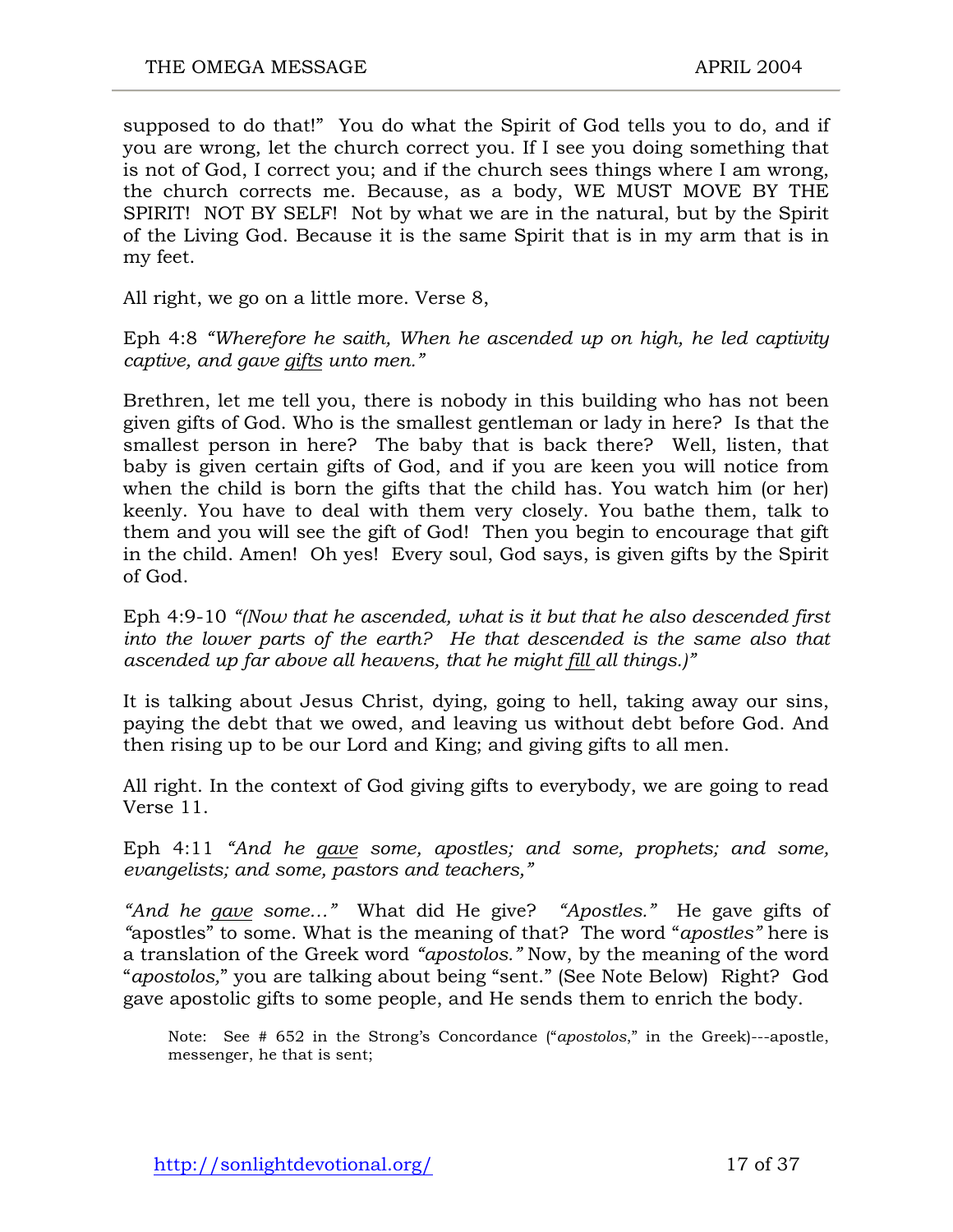Now, I want you to remember my drawings. I do not know if some of you little ones have ever seen the drawing of the tabernacle with the boards standing up straight and a bar right across the back of each board, in the middle that keeps the boards all in line. The tabernacle is an oblong building with twenty boards standing straight on the side, with each board being one and one half cubits wide and ten cubits tall.

Each board has three rings. One ring is near the top, one ring is near the bottom, and the third ring is near the center. These are rings made of gold and they project out from the board, and each board is covered with gold. So the appearance of each board is as a large bar of gold---no wood is shown. Each board stands up straight and is fastened at the bottom, where each board has two legs like mortis and tendon joints standing into two sockets of silver. So each board stands with two legs, with a bar going through each of its three rings. The two legs stand for the "Spirit" and the "Word." One bar is thirty cubits long and it goes through the middle rings of all twenty boards, and at the base of each board there are the sockets of silver buried in the earth (silver means "redemption").

The boards mean humanity and the gold that covers the boards, it means the divine nature. So we see the meaning is that man is to be anchored in redemption (silver), covered with the divine nature (gold) and the humanity does not show at all within the tabernacle.

A board standing in a socket like this would be restricted to one possible movement, and that of either falling back or going forward. But they were held in place by the bar in the middle running through all twenty boards. Which would keep them all in one straight line and in an upright position. Then, in addition, there was one bar at the top going through the rings of gold from boards 1 to board 10. And another bar, also at the top, would go through the rings from boards 11 to board 20. The same would be for the bottom. A bar went through the rings from boards 1 to 10, and a second bar through the rings from boards 11 to 20. These five bars were made of wood covered with gold. These represent the "five-fold ministry" (as listed in Ephesians 4:11).

The long center bar represents the "apostle." The first top bar (going through the rings in boards 1-10) represents the "prophet." The other top bar (going through the rings in boards 11-20) represents the "evangelist." The bottom bar (going through the rings in boards 1-10) represents the "shepherd" ministry and the bottom bar (going through the rings in boards 11-20) would represent the "teacher" ministry.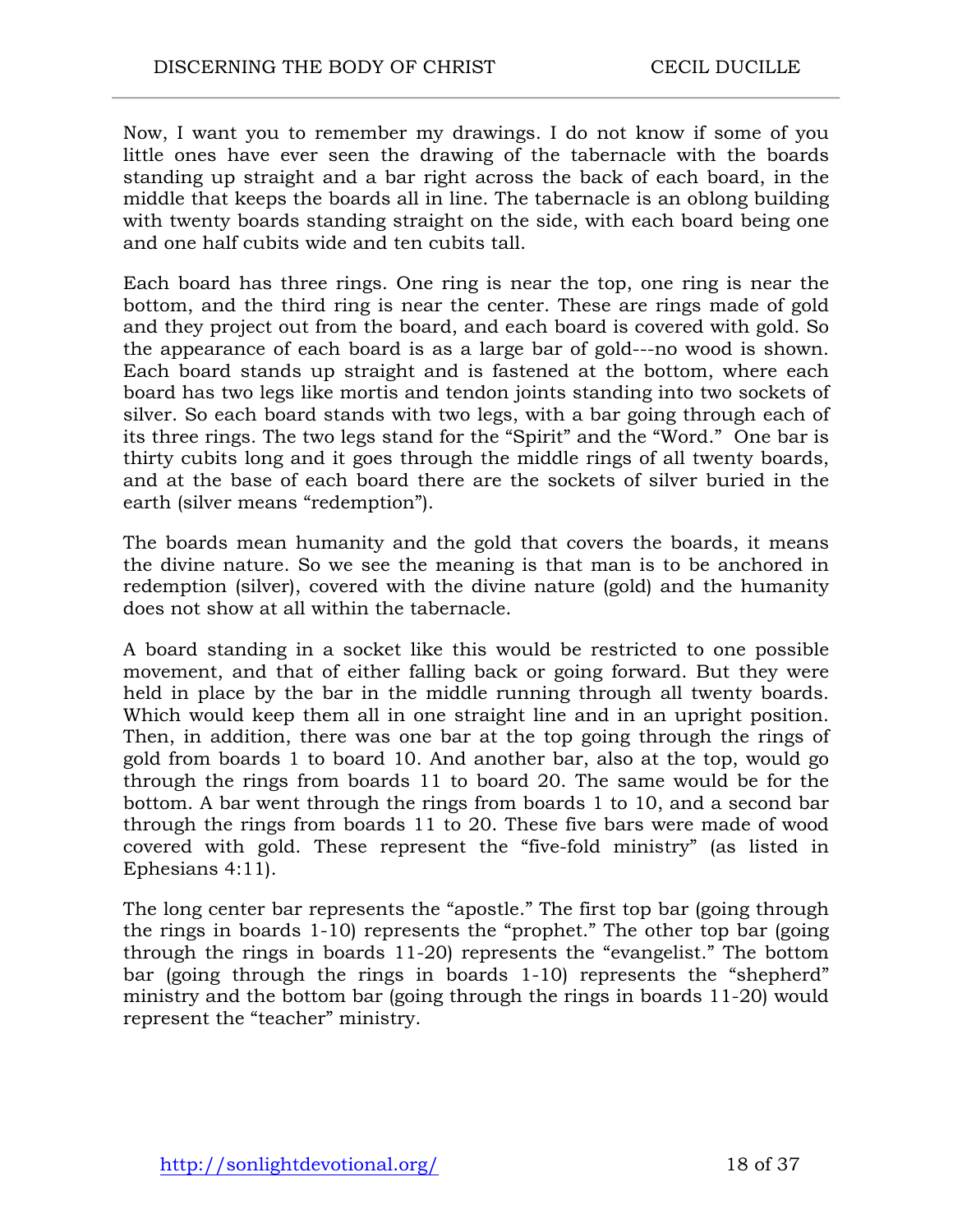

Remember then, you are in the body of Christ and so you must have the five bars that hold you in the body of Christ. If you don't have five bars "sent of God" holding you in the body of Christ you are not in the body of Christ. Because many are deceiving themselves that they are in the body of Christ. All the churches are saying, "We are the body of Christ," but the body of Christ must be held by the five ministries which God has ordained! If you are a church or if you are in a church and if you have appointed unto yourself an apostle, if you have appointed unto yourself a prophet, if you have appointed unto yourself a pastor, if you have appointed unto yourself a teacher - you are not in the body of Christ! Get out fast and get in!

I know that many people are not going to love me for this word, but the time has come when we will not speak in parables any more. I will tell you why. He said that He has set in the body, "apostles." That means that anybody, any group of people that are "in the body of Christ," that are "under Christ," they are functioning by an earthly apostolic vision that holds them straight and together.

Let me give you an idea. There are many apostolic words. John Darby, was a theologian back in the 1830's (or thereabouts) and he came forth with a word concerning the "rapture." Then (Cyrus) Scofield came along, and many of you have Scofield bibles. I just hope you will throw them away, because it is really out of date. Scofield got up and he followed Darby and these two men along with Edward Irving (another man who was stumbling around in the things of God), they are the men who brought forth this doctrine of the rapture. I mean, Irving was genuine. He was genuine in his heart, but he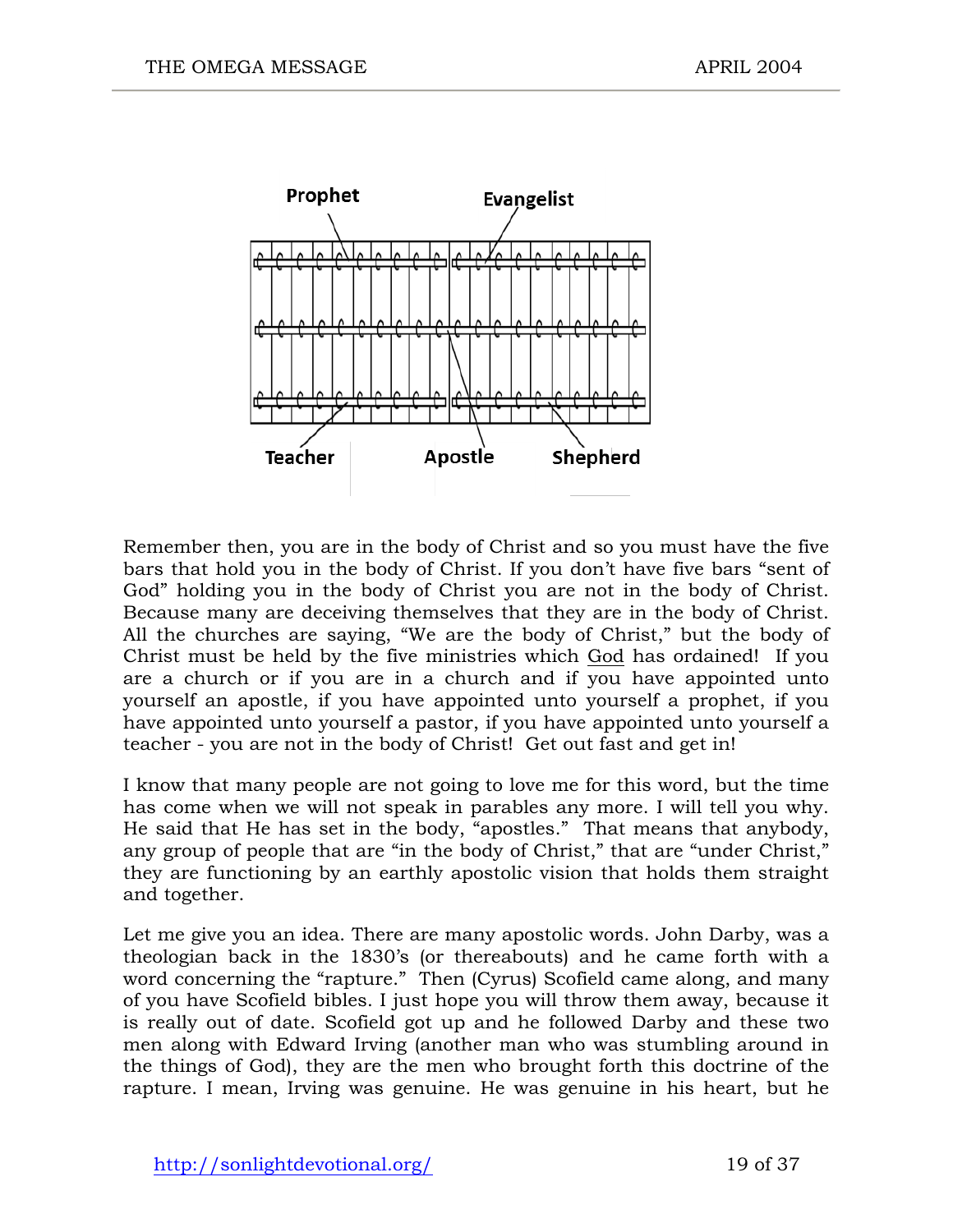was a thinker, a theologian, and educated person and everything else; and he just thought he could bring forth "the five-fold ministry" and he created a five-fold ministry. He built a hall in London and I think the place is still there. When I went to London, I wanted to go to see this place that was Irving's church. It was called then "The Apostolic Church." But in his church was a platform with five levels and way up on the fifth level, the "apostles" were sitting and then the "prophets" and then the "evangelists" and then the "shepherds" and then the "teachers." The joke though was that the apostles denounced Irving so that he couldn't sit anywhere but in the pew. It was because he couldn't speak in tongues and so, you understand, he couldn't be up on the platform. These men were the "apostles" of that teaching. That teaching spread through the whole church and all the bible colleges teach it. Most of the bible colleges today will not teach the King James Bible. They teach all the other translations of the Bible because they can get more mileage from them to do their thing.

So then, what we see there is a man-made order, making the order to fit what God says in the Bible. But this is the first place where Irving made his mistake, for the Bible says that it is not man, but it is God who sets the fivefold ministry in the church. The apostle must be a person that God calls. He must not be a person that gets his knowledge from the Bible school, because you will be corrupted if you get your knowledge from the Bible school. Those of us who go to Bible school, we have to "reject" what the Bible school says in order to accept what God says. Are you with me? So the apostle then is a person "sent" of God.

Now there is one thing about God sending someone: God is not going to send you unless you are ready to go. God will call you, but He is going to teach you. If God called you, and you go somewhere else, then you won't get taught by God. I will tell you again the story of what happened to me when God called me and how the brethren came then from Mandeville Bible School to tell me that, "Thus saith the Lord, you need to go to Bible School!" Now, I was naïve. Not naïve in the world, but naïve in the things of God. It is the strangest thing, you can be a person in the world, well versed in the things of the world (an accountant and everything else), but you are naïve when it comes to God's business. I never knew that a person could come and say, "God said" if God didn't say it. I didn't have that experience, but I know that many of you here are wiser than that. They came and told me, "God said that you need to go to Bible School," and because they said, "God said…." I did not ask anybody. I just went off with them to go register in Bible school. But when I went to register, something happened and they couldn't register me that day; and I just had to get back. I had an appointment to meet with Jesus at four o'clock that afternoon. I was a little late and I had to rush back.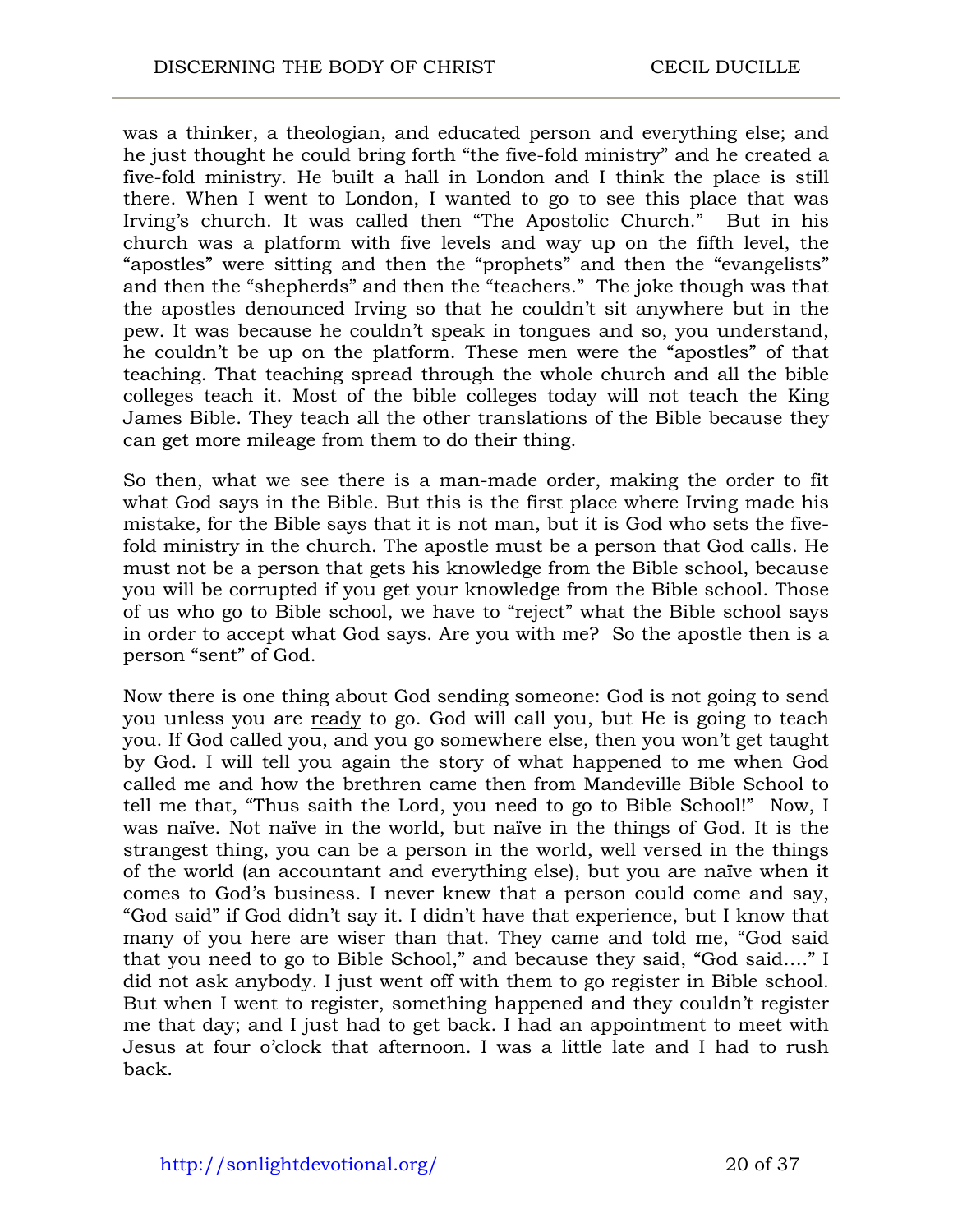When I rushed into the room, I saw Jesus. His back was towards me. He was standing in the sunshine and I could see the silhouette of His back as a shadow. And as I approached Him, with the great news that I had gone to register at Bible school, I felt that something was wrong. He wasn't greeting me as He used to, but He was turning around slowly. He was turning around and suddenly a terror took hold of me that He was going to turn around. He never generally came to me face to face like this, but He was turning around now to face me as I was standing there. When He faced me, it was not the Christ that I was used to. His eyes were ablaze like fire, and it was such a glow that I could not stand it and all I could see was His finger and the finger looked very big, as it was in my face. He said, "If you go to Bible school, you shall have rejected Me as your teacher."

Now, what does that say to you? That told me right away where Bible school stood. I said, "NO, Lord! I have no such intention! I wanted to please You."

He disappeared. Normally He would sit down and talk with me for the whole night. I thought He was gone! It was horrible to feel that God had left you!

But I know now what has happened. God has called many people, many men; and do you know what has happened? As God called them, they ran off to Bible School. If God calls you---go to God! The same God that calls you can teach you, or else send you to the right teacher, which in effect is the way God works sometimes. That is why He has teachers in His body! The same God who called you wants to teach you! He does not want you to run off to Bible school, to let man teach you theological nonsense. Hallelujah!

So then the apostle must be "called" and "sent". I was called sometime around 1947-48 and in that same area of time I had seven months of personal face to face talking with Jesus Christ. Near the end of the seven months, He told me to go and preach the gospel. After this period of time, He gave me a blank check. He said, "Whenever you need Me, you call Me. I will be there. Ask whatever question you want."

I stood up before a crowd of people. They had called me into Champaign, Illinois and their intention was to destroy me. A witness here to that is Sister Joyce Shaffer. She was in the crowd. That is how I met her. She was told that I was a sorcerer and that they were going to confound me that night with the power of God. Nobody told me, because one brother opened his mouth and said, "I don't know what or how to tell you this…." I said, "Don't tell me.

I went into the meeting and the power of God moved and the word went forth, I said, "Now, Brethren, I want anybody in this congregation to tell me if they feel that I am speaking a wrong word, or where there is anything where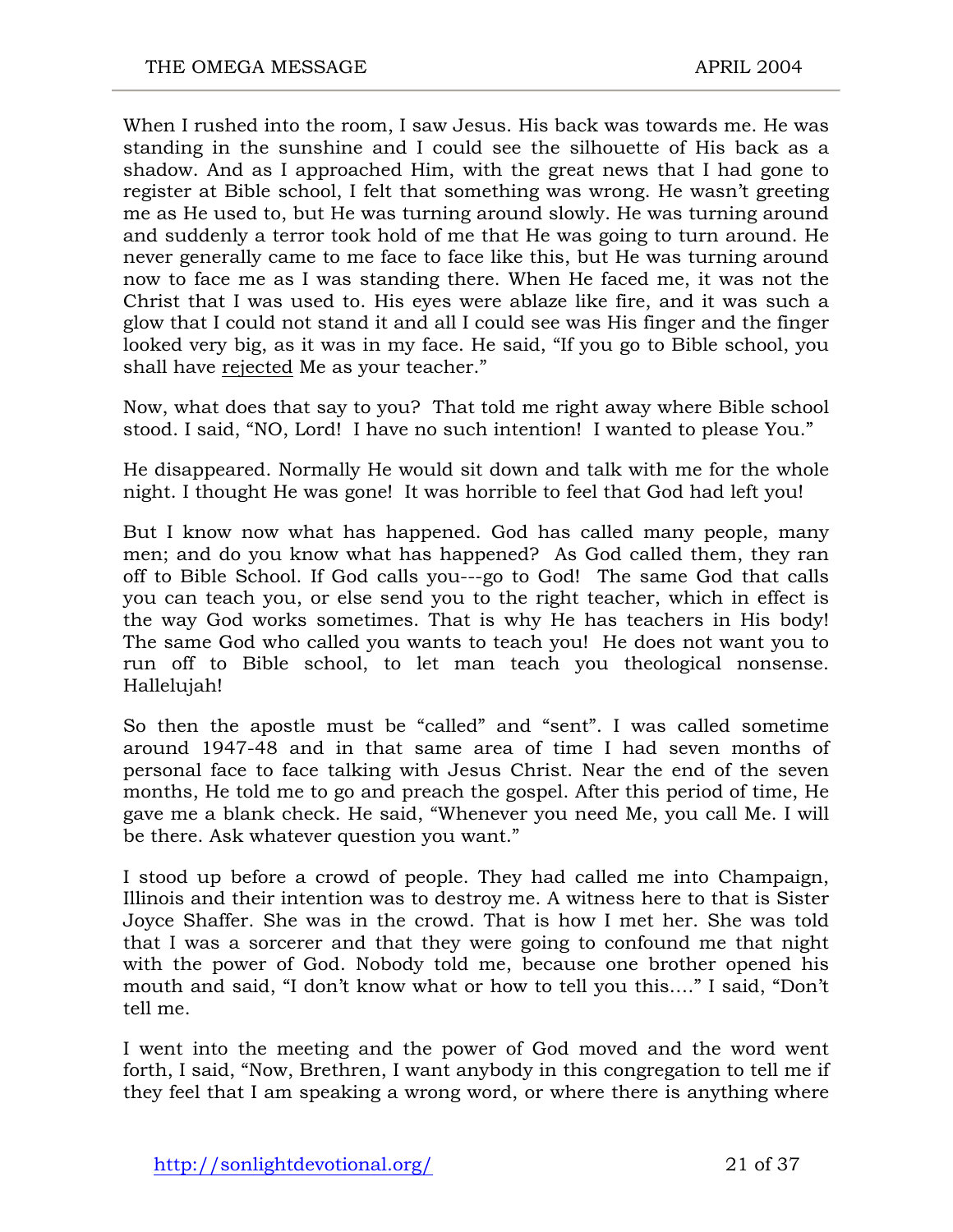you feel that I am wrong." So I actually invited the attack without knowing it.

Believe me, Brethren, you could drop a pin! Men sat in their chairs and they trembled. Finally, a sister spoke up. You know, I always admire this sister for her boldness, although she was sometimes out of order. I hope she might hear the tape of this message, it might help her. They are precious people and just love the Lord, but she had a very bold spirit, which sometimes got her into trouble. She got up and said, "What is this? You men sit down here before this man---you told us that this man is of the devil and you just sit here in your seats and you can't talk? What has happened to your tongues?"

So the man there who they claimed was an apostle, he finally got the courage and he jumped up and he said to me, "All right! I command you to say, 'Jesus is Lord'!" (Laughter)

So I couldn't help but laugh. I started laughing and I said, "Brother! Don't you know that in the Bible, at Gadara, when Jesus met this demoniac who lived in the tombs, the demons said:

Lu 8:26-29 *"I know thee, whom thou art. Thou art Jesus Christ, the Son of the Most High God. Art Thou come to torment us?"*

I said to him, "If demons can say 'Jesus is Lord' why couldn't I say 'Jesus is Lord'?" I said, "It has no meaning!" And, "You are so childish to test me by telling me to say 'Jesus is Lord.' The test is in your heart---"Did I speak the word of God?"

Do you remember that night, Sister? You were sitting off to my right. That night those men wept! They wept, because the power of God was there.

God sent me and let me tell you something. For us to come from Jamaica, not even speaking your language like you speak it and to be able to do what we did here in thirty years---it simply means that God must have been with us. No man has been able to confound us. Do you know what God told me when I was getting out of Jamaica? He said, "No man will stand before you, all the days of your life." It hasn't happened yet and it won't happen. Amen! Hallelujah!

I received my apostolic calling and sending from God Almighty; and according to the vision given me (when God was showing me my whole life, showing me down to the end), the first thing was that I was going to go and take the message into the wrong church. There were four churches in the vision and the fifth one (the last one) that I came to was a harlot's house. A harlot's house! I was taking the message and I was so tired of carrying the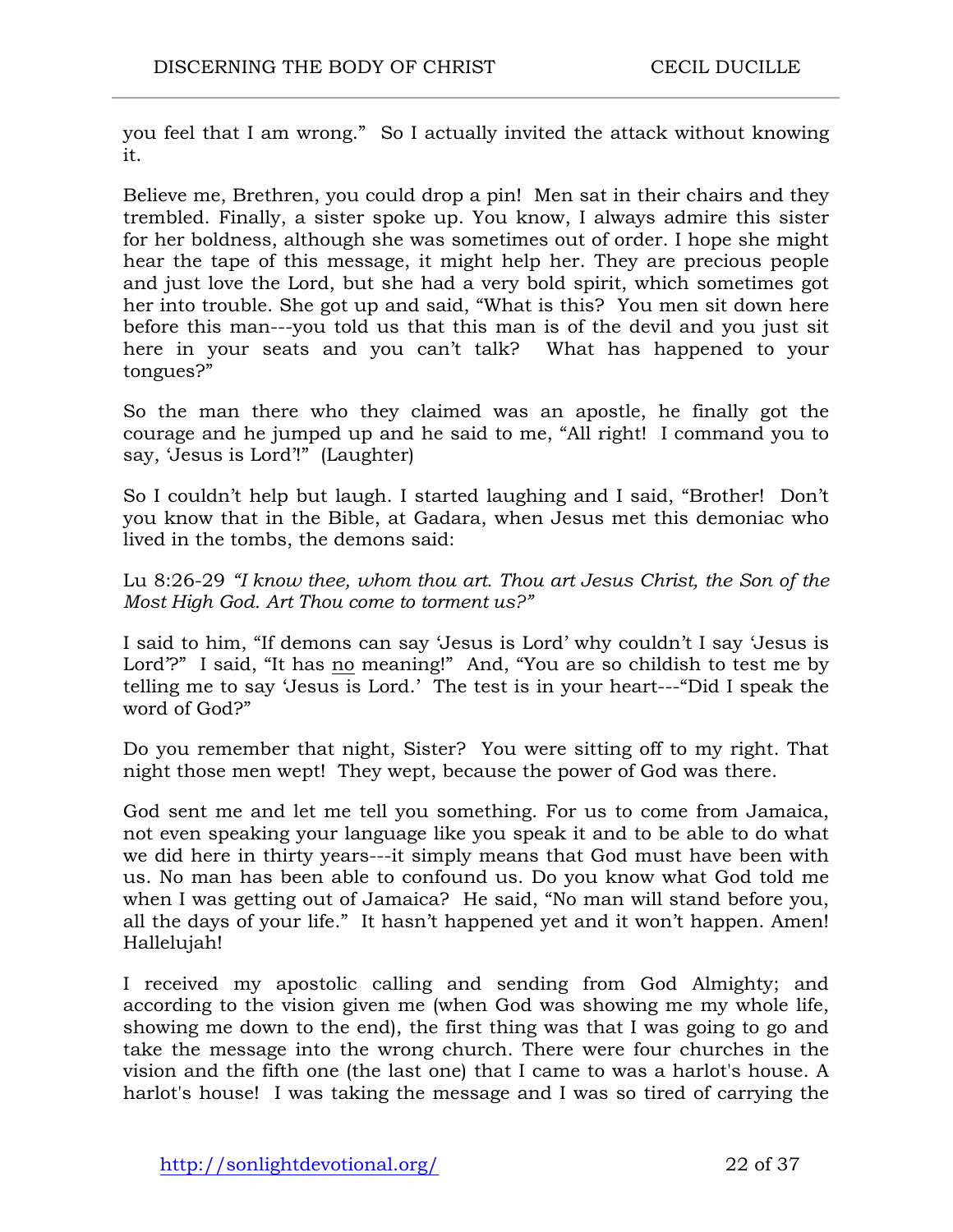heavy bundle that I decided to put it down. I said, "I am going to put it down here no matter what." When I put it down, a woman came to the window and she was welcoming me. But one of her teeth was gone in the front and I said, "LORD! This is a harlot's house!" I grabbed the food and ran on with it until I finally came to the place God sent me to. I believe that this is where we are now. I believe that this is the body of Christ. I believe this is the place God wanted me to go. I believe it is the final call!

Believe you me, God has sent me with an apostolic message. I said to Him, "But, Jesus, I am an accountant." I loved accountancy. "I love figures, I love to do this thing!" I said, "Lord, I am not a preacher. I won't be able to preach! Why don't you send one of those men that are preachers?" I said, "I will give them ninety percent of what I make from working." I said this and Jesus was sad. You know, when you are talking to Him, you feel the waves of His Spirit. He does not have to say words to you. He does not have to say, "I am sad." You felt the wave of His sadness and He looked down.

I don't know, but He behaves just like a man. He behaves just like a man. I cannot tell you more than that. He behaves just like a man, a natural human being. I asked Him about all these preachers, the men. He looked down and He said, "They have all turned aside."

I couldn't understand it. Those were the heydays of Oral Roberts, of Billy Graham, of William Branham---these mighty men! Mighty men! You think of all these men, like Tommy Hicks! One day Tommy Hicks fell exhausted onto his bed and fell asleep and by his testimony in his sleep he was in Russia! When he woke up He remembered preaching the gospel in Russia, which he thought was just a dream. I do not know how long he slept, but when he woke up he found himself back in his bed dressed in his white suit, but all daubed up with something red. Five years afterwards, the brethren from Russia called him, to come. By then they had built several churches. He was excited because he knew he had never physically been to Russia, but he knew that he had that dream that he was in Russia preaching.

So he took a plane and went to Russia, (See Note Below) and he carried with him the suit that was stained up with this red substance. He couldn't figure out what it was that had stained his suit. It was a white suit and the cleaners could not get the red stain out.

Note: It is reported that in one of Tommy Hicks' later trips to Russia that he once had a man translate for him as he shared with the people at the train station. The man turned out to be a Communist and one point while interpreting he turned suddenly and spit in Brother Hicks' face. Brother Hicks was at first humiliated, but the Holy Spirit moved upon him and he began speaking in tongues and the people began to gather again around him for now he was speaking to them in Russian.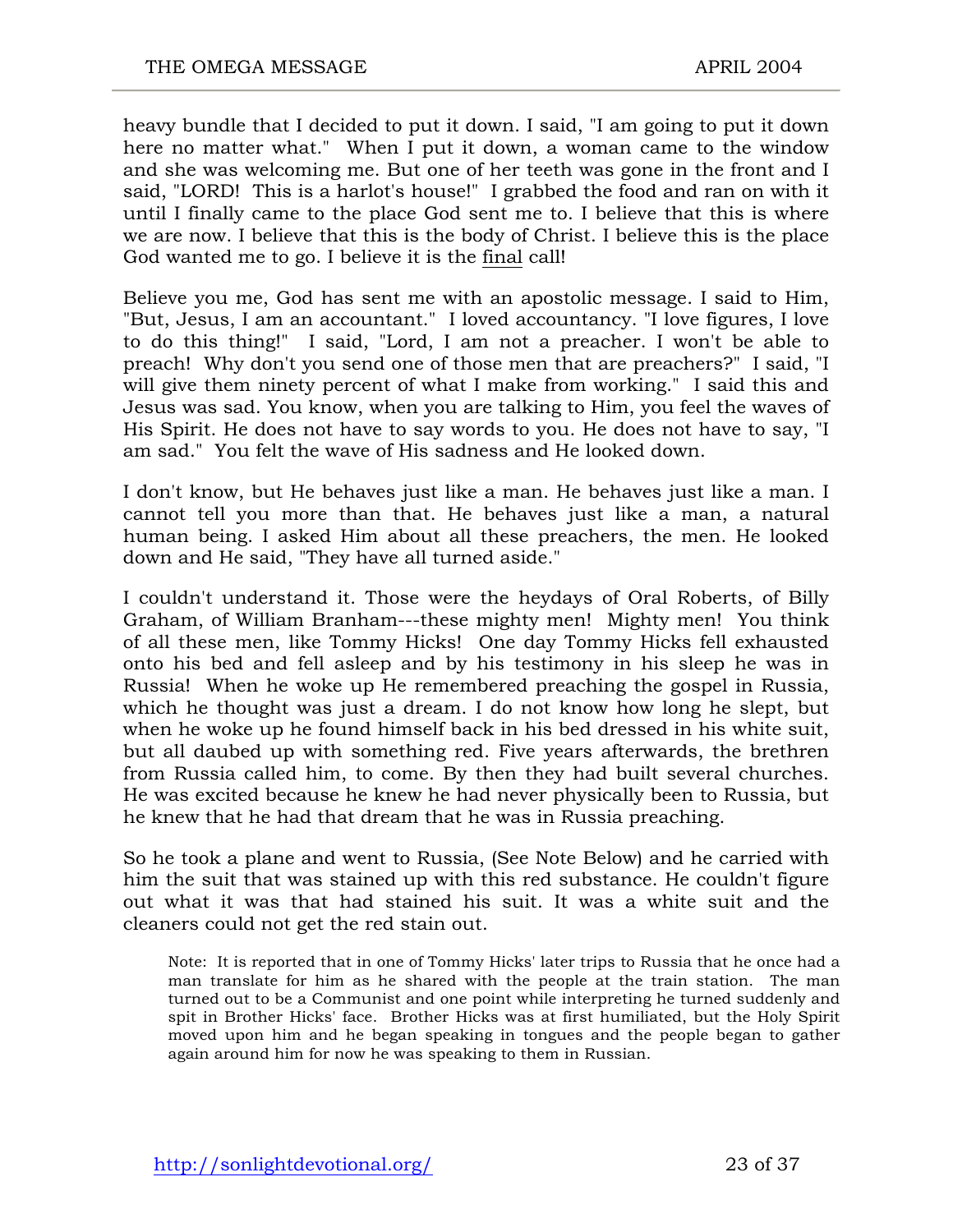Tommy Hicks used to go to Brother Sonmore's house in Minneapolis. They were good friends and whenever he was passing through Minneapolis he would go there. So you know we are talking about a person that is known. Now when he came off the plane in Russia, the brethren were there to greet him. They all hugged and he remembered some of them. They said, "Come let us show you!" They showed him the churches that were built since he left there; and he said, "Well, all right! I am going to believe this thing, if you can show me one thing." He took out the suit and he said, "What is this? This red stain on my clothes? What is it? There is nothing I can use to take it out." They said, "Oh! We know what that is. It is the 'earth.' That stain is from the red earth that we have here that stains."

Now, we have that kind of red earth in Jamaica too, where we have the bauxite and where the earth is almost all aluminum ore. In one place in Jamaica they get ninety-percent aluminum ore out of the earth. But, it is red, red, red. It stains you and there is no way to get it out. But they had something that they used and they got it out. Brother Hicks said, "Now I believe!"

I am talking about men of God! Tommy Hicks! We are talking about William Branham! In his spiritual operations, the man was walking ten feet off the earth! Amen! But God said, "They have all turned aside." God saw down the road what the story was. He said, "They have all turned aside." I said, "Well, God, all right. I will go." Right? Praise be to God!

Brethren, now I see it. Now I know it. They have all turned aside! I don't see one that hasn't. God forgive me. I see some good ones, good God anointed men, like they have a man there from the West Indies (from the Bahamas) named Monroe. Have you ever seen Monroe? He preaches beautiful, but the next thing that happened, he is "Doctor Monroe"! Amen? "Dr. Monroe" (with the collar turned backwards)! They are gone! As soon as God exalts them, they fall down. Amen!

Can you be a "doctor" to "heal" God's Word and the Bible? Would any man be so audacious as to call himself a "Doctor of Theology"? Do you know what "theology" means? It is the "ology" of God. "Theo" means "God," and when you say that you are a "Doctor of Theology" you are saying that you have the answers for all the theological mysteries in the Word of God. They are all "children"! Amen.

So then, God called me. God commissioned me. God sent me. After I had been here in America for a while, God gave me a vision of India. It was a very peculiar vision. I was in this place and there were these statues of all different colors on the rooftops of the houses. I could not figure out what they were. I could not figure out where they were. I saw a little bridge. It had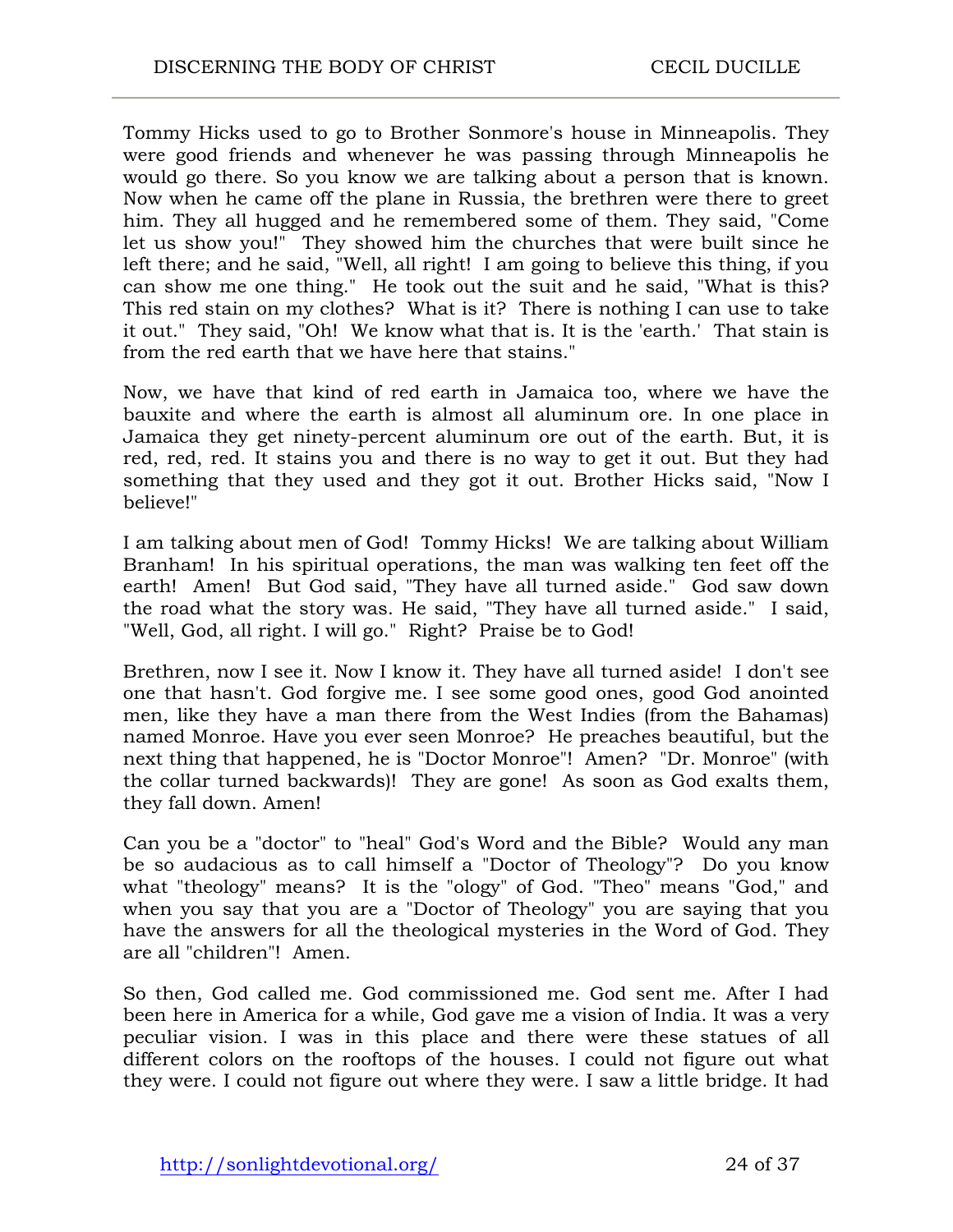a little circular archway like a gate for the bridge and on it, it said, "Thomas Bridge," or something like that. I could not figure it out!

So then a brother (an Indian brother) in our midst said, "All right. Come with me to India." We went to India and the first shocker I had---here were all these statues on the top of the roof. All the gods, they put them on the top of the roof; and the houses have all these statues on top of the roof. All right. We went to bed and I got up in the morning and I said, "Let me take a walk outside." As I walked outside, there before me was "Thomas Bridge"!

So God sent me to India and we went there. I remember one time we went there with Brother Gordon and Brother Jerry Gadwa. I was kind of discouraged. I mean, I do not get discouraged, nothing has discouraged me; but this time I just got discouraged. It was three or five o'clock in the morning (I do not remember what time it is that the Muslims pray) but here these Muslims got up to pray and this was in this tall tower. "Allah!" "Allah!" "Allah Akbar!" They are carrying on, with big loudspeakers, filling the whole town! I said, "My God! What am I doing here?"

Now, Brother Gordon's cot is there and Brother Jerry's cot is here and my cot is in the middle (with my feet hanging over the end of the cot). And suddenly the voice of God spoke and the whole place was filled! We were in an upstairs room and the whole room was filled with the power of God. He said, "This gospel must be preached here also!"

Amen! That is all that I needed. I woke up Gordon and I asked him, "Did you hear?" He said, "No," and I asked and Jerry didn't hear. So the voice spoke in another dimension. I do not know if you understand what we are talking about. God will speak very loudly in another dimension and if you are not there, you will not hear it.

So God sent me to India. Then I was back here again and I had this peculiar dream. Every night, going on, I am dreaming this dream. I am in a house and suddenly there starts an earthquake and the house starts sailing along; and the house is traveling at a terrible speed! This house, you know, eventually landed someplace, or I woke up.

One night I had the last dream of that house. In this dream I was in this house and some brethren came to me again and they were African brethren (And afterwards I got to know them all). They came to me and they said, "Brother duCille, we are begging you to come to Nigeria, to help us. We are begging you to come to Nigeria." Suddenly this earthquake started and the house began to sail along and we felt, "We certainly are going to crash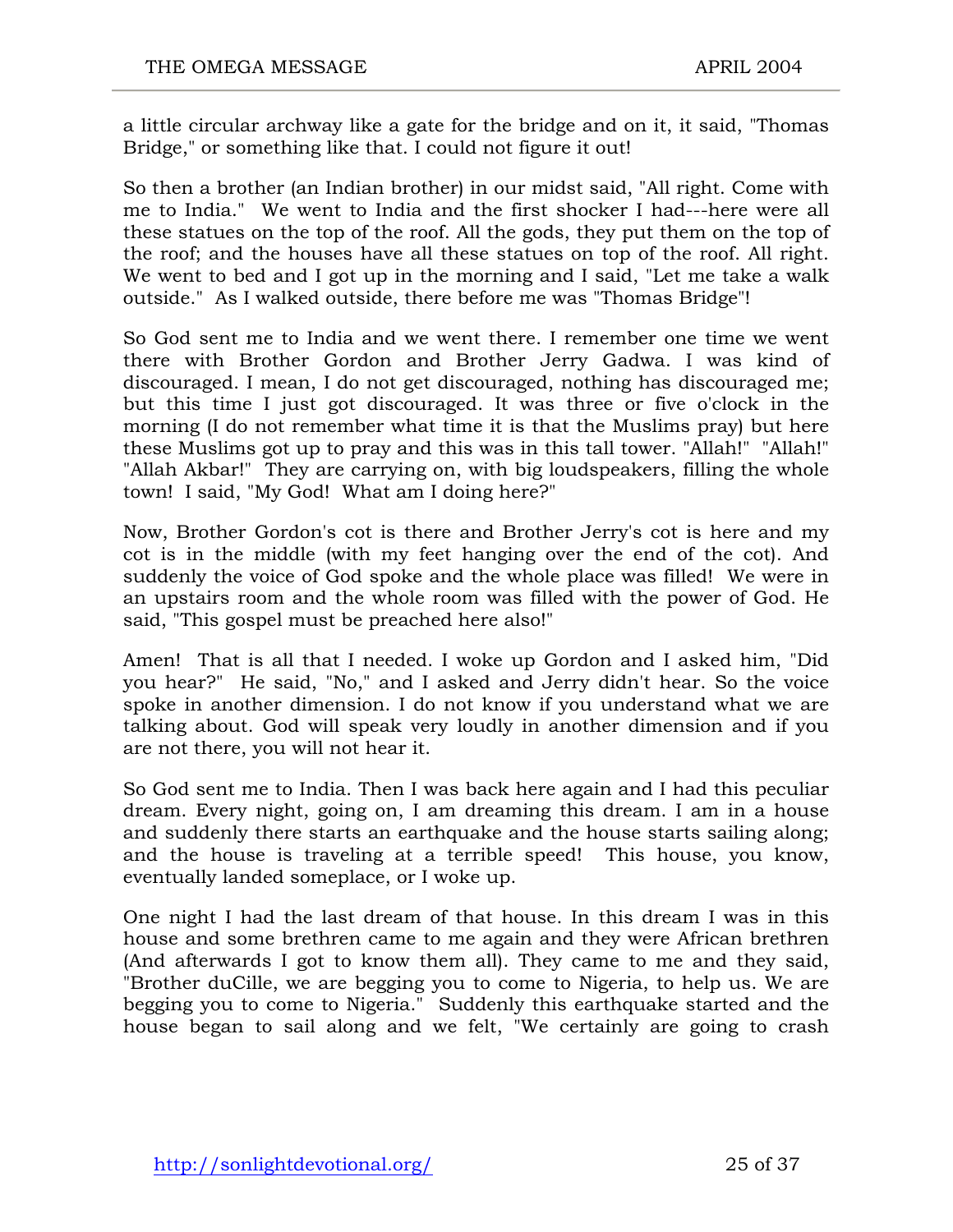and die!" But it came to the edge of a cliff and the house just took off across the ocean. The house landed us on a beach on the other side of the ocean. (Of course, afterwards we found out that it was the Atlantic Ocean.)

When we were landed there, we all came out and there were all these African brethren are around and a terrible "fish" monster (half-fish half-something else) came up out of the sea and attacked us. Now one thing you learn about Jamaicans is that every Jamaican has a machete. We use the machete at home to split wood, to do any little thing; to trim the garden; and they even use it to mow the lawn! You want to see a man get down and "swish, swish," the grass is flying; and "swish, swish," he is mowing the lawn with his machete! Se we use the machete as a household tool and of course, you know, sometimes it becomes a weapon. So then in the dream I suddenly grabbed my machete and it was pretty sharp. I attacked this thing and slew this monster and we were glad to be delivered from this monster. By the time I turned around, I saw Mavis with a pot, the size of this platform. She was picking up this fish and putting it in, making a feast out of it and everybody gathered around to eat.

Of course, you know what I am talking about. Brother Charles? You know that I am talking about the "Mami Wata" spirit. This great spirit that ruled over Nigeria. I won't go any farther about that, but this is a dream that God used to speak to me about Nigeria and how He outlined what we should do there. Amen.

So I am talking about the "apostolic" calling. If you remain true to what God called you to be, God will use you in other areas apart from the area where you live. Because God is searching to find "true" men and women, who will do His will. But there is no church without an apostolic vision. God called me and He showed me the vision of the church. He showed me where the church will go. He showed me what the church should be. Now, if you don't believe that, it is all right; because God told me also...I said, "Lord, how will I know those people to whom I am sent?" Because, as you know, there were twelve apostles and each one of them was sent to a different set of people. So there are different apostles that God sends to different places. But what I do know is what God sent me to do. Right? Now, I labor in the Word of God, because God made it very clear and plain to me what my area of labor should be.

Now I said to God, "How am I going to know the people to whom I am sent?" He said, "You will know them. Anybody who believes the word that I have given you, those are the people that I am sending you to."

Isn't that very simple and easy for me? If you don't believe, I say, "Well, that is all right. I wasn't sent to you." You see? Because there is one God! There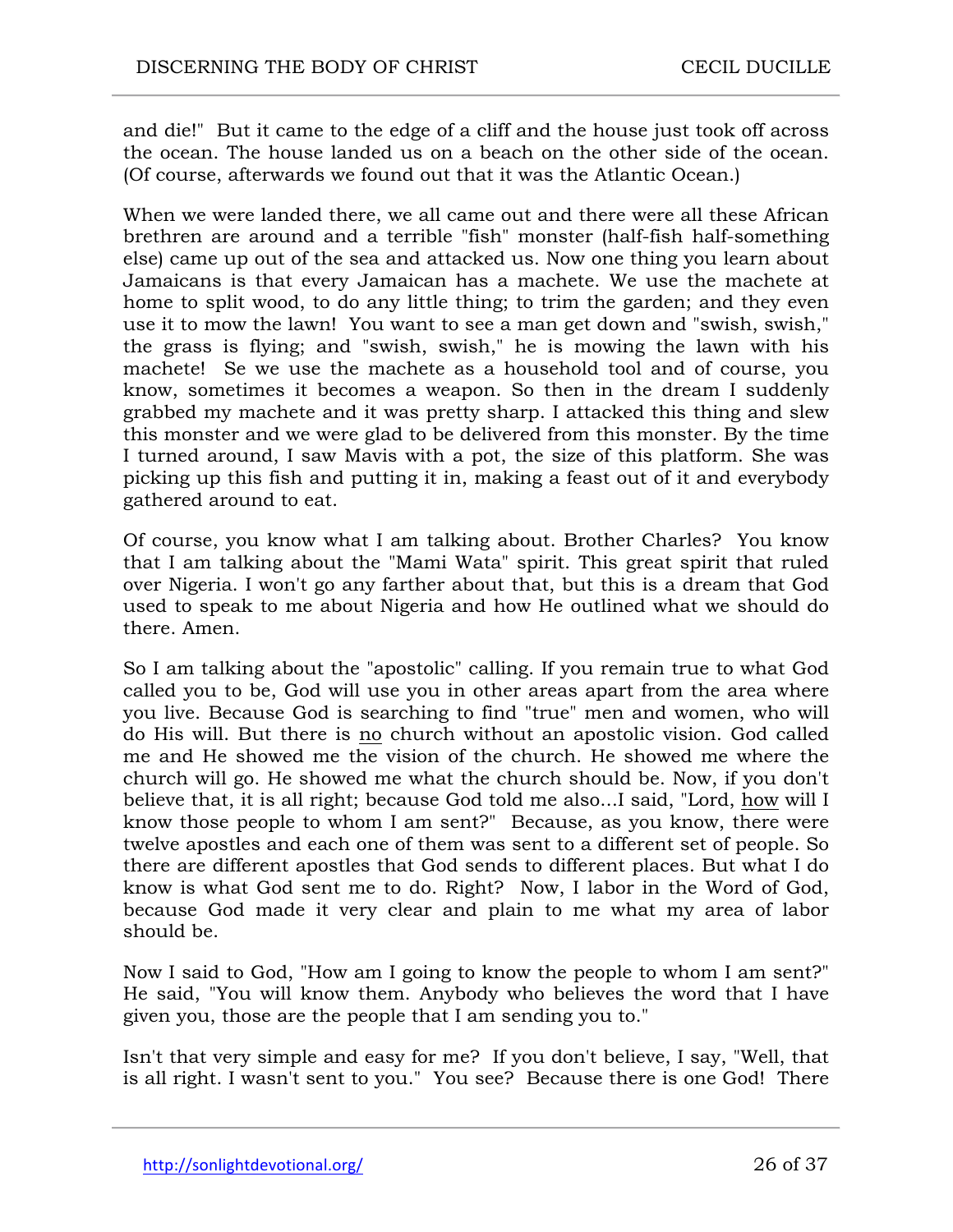is one God and there is no apostle that God can send out who could be against another apostle that God can send out! Don't you understand?

Now then, I know that God has sent me as an apostle to the United States, with a message that cannot be beaten. Those who hear the message and want to follow God must follow the message. Do not tell me that you get a revelation against what God has revealed. You will get revelation to enhance the message, but not against it.

When I asked God, I said, "But how can I preach everything?" God said, "Don't worry, the prophets, the teachers, the shepherds and the evangelists that I will call, they will all believe the same word." Amen. "How can they preach unless they hear a preacher? How can they preach unless they be sent?" (Ro 10:15)

So it is then that God set the pace and He began to tell me things. He tells me what to say and so I did not have to prepare a message today. Because if I had prepared a message I would have a pile of papers here this high. But you see, He prepared me by giving me the word; and so you do not get the Word of God from an unprepared vessel. I didn't prepare the message to give you; I was given the message. I am a messenger; I am not a preparer. Hallelujah! If God does not give you a message, then you do not have a message for God's people.

So that is what an apostle is. I am going to ask you to question it. I am going to ask you to question it. Not in this session, because I notice that this session has run far. Now he said:

Eph 4:11 *"and he gave some...prophets..."*

Can I appoint some of you as prophets? Why couldn't I appoint some of you as prophets? It is because you have to be appointed by God. Then there are those who are "prophets," and there is "the ministry of the prophet." The whole body has a prophetic ministry, because you see visions, you dream dreams, you hear from God. So the whole body has a prophetic ministry. But then there are certain people that God appoints as "prophets." Does this mean that I can say, "Prophet Davis" or "Prophet so and so"? No! Why? Because it is not a title! "Prophet" is not a title, but it is a work designation-- -a vocation, a calling, a gift. Do we understand a little better now?

So therefore, the body cannot go forward without the prophetic ministry and I will tell you why. If an apostle begins to work and God does not raise up prophetic ministries, then He has no "check and balance." Remember now, the prophetic ministry is "hearing from God." The apostle is "hearing from God." The apostle is going to work in the line of doctrines and direction of the church, but the prophet doesn't have to work in the line of doctrines. The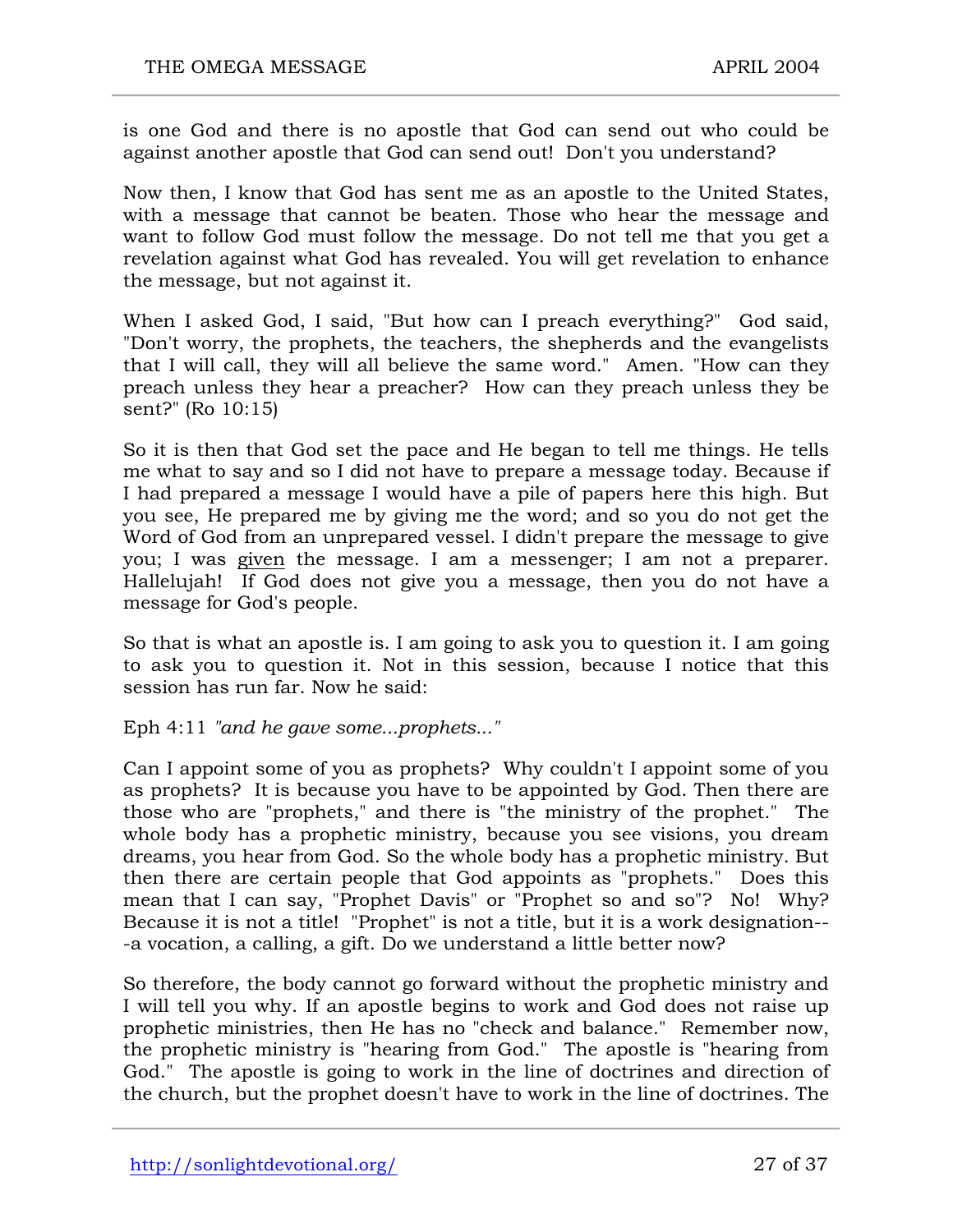prophet is hearing from God and what he hears from God must fit in with what God tells the apostle. Amen.

Can we understand it? It is just as simple as ABC. God is speaking through one and two makes witness. (Mt 18:16) So if God is speaking through another and they witness, then each one knows that, "This is God, because we are witnessing together." And those two ministries must work together. I remember the time we were in Champaign, Illinois and I felt a little funny. One brother asked me a question. He said, "Brother Cec, I have heard what you say and I believe what you say, but how come nobody else is saying what you are saying?" Have you ever heard that one, Brethren? "How is it that we don't hear the other preachers preaching what you are preaching?" Amen.

I said, "God, please send to me a matured person who is working in the spirit, who can complement the thing that I am saying." Now it was fifteen years before that, that a man walked into a church I was pastoring in Falmouth, Jamaica. He came to me and he said, "I want to meet you. God said I must meet you." So I said, "I am pleased to meet you." He gave me a checkered coat and I thanked him for it. I thought it rather funny, but you know, Americans are funny. One thing that you will learn about Jamaicans is that they believe that Americans are funny. Because Americans come down there and do all kinds of funny things.

So this brother came and he gave me this coat and he walked out and he was gone. Fifteen years after that, this same brother was on an airplane going to Detroit and I was on another airplane also going to Detroit. I had an appointment to preach at a certain church and this brother had an appointment to preach at the same church, but we didn't know this about each other.

When I got to Detroit, my telephone rang. My brother Frank was pastoring a church in Detroit. He called and he said, "There is a man here that tells me that you are going to call me and when you call I am to give you a number where you are to call this brother who you met years earlier in Jamaica. He told me that he was in Detroit and he gave me the number to call him.

It was very funny later when I found out what had happened. The brother was on an airplane coming to Detroit and he saw a man and God told him to go talk to that man. Do you know what he asked the man? You are on an airplane, you are traveling and you get up from your seat and you go to a passenger and you say, "Do you know one Cecil duCille?" The man said, "Yes! As a matter of fact I am going to meet his brother Frank right now when we land." He said, "All right. When you meet him, please give him this number and tell him to have Cecil call me."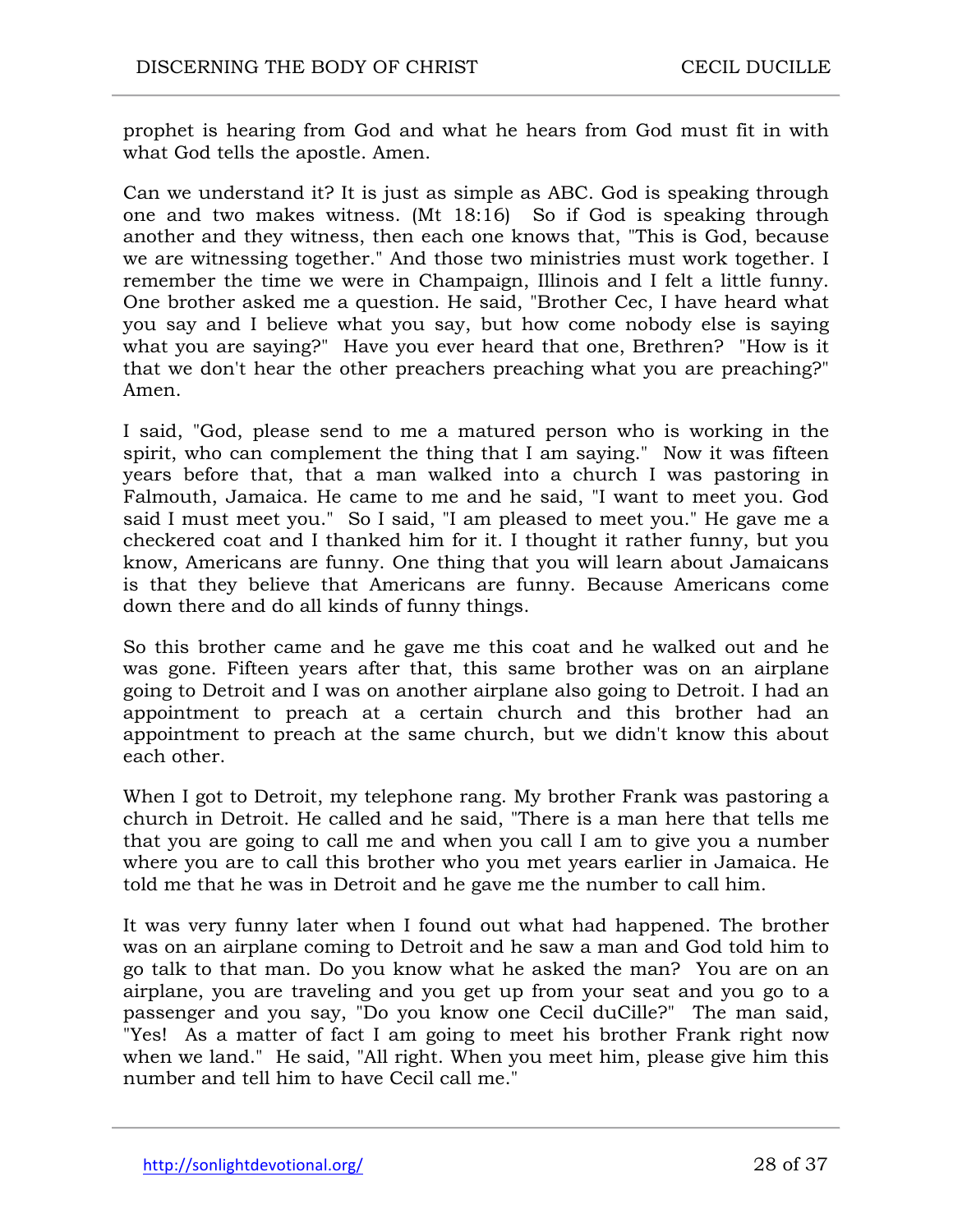All right, that is how I came to have his number and so when I got there I called him. Then the joke now... and this one is even more strange, because when I talked to him on the phone, I said to him, "So what are you doing in Detroit? Where are you going?" He said, "I am going to preach at such and such church." I said, "That is the place where I am going to preach too." I said, "When are you going to preach there?" He said, "I am preaching there tonight." I said, "Oh, I am preaching there tomorrow night." I said, "Where are you going afterwards?" He said, "I am going to a little church down in Champaign, Urbana, named 'Living Word.'" I said, "Oh that is where I am going too!" I said, "All right. I will meet you there."

He didn't say anything more and I didn't say anything more, but what happened is that Brother Johnson in Champaign made a mistake and made an appointment for both of us to be there at the same time. Brother Johnson thought that it was a mistake, but I knew that it was no mistake. Because this couldn't be so coincidental!

When I went there, I saw this same brother that had come into my church fifteen years before. He came in late and he walked right in. Brother Johnson was so embarrassed. He said, "Oh Brother Cec, please forgive me. I have made an appointment for two people to be here to preach at the same time." I said, "No, you haven't made any mistake." I said, "Brother Campbell must preach." That is how I met Brother Campbell. I know God sent him!

Anyhow, the prophet ministry was set in place. Then, something like thirtyfive years ago, God brought Brother Burt from down in Modesto, California. God has worked it so that we have two men working in the prophet ministry, plus Brother George "the dreamer,"' plus the body, the prophetic body.

Don't you see it, what I am talking about? God has---you don't know what you are. You don't know what you are. Each member of the body of Christ has a God ordained duty and God gives you gifts, not for yourself, but as an adornment of the church.

Now, God showed me something the other night in a dream wherein I am laboring all night. I have five pieces of wood, each shaped like a figure 8 (or more like the shape of a coca cola bottle, with the thick waist); and each one must fit exactly into its place on a flat board, which has five places of the same shape cut out for each one of them to fit into. I got in the first one all right and I had a little struggle with the second one and got it in all right; but the rest of the night I was trying to get the other three in and I could not get them in. I woke up without getting them in.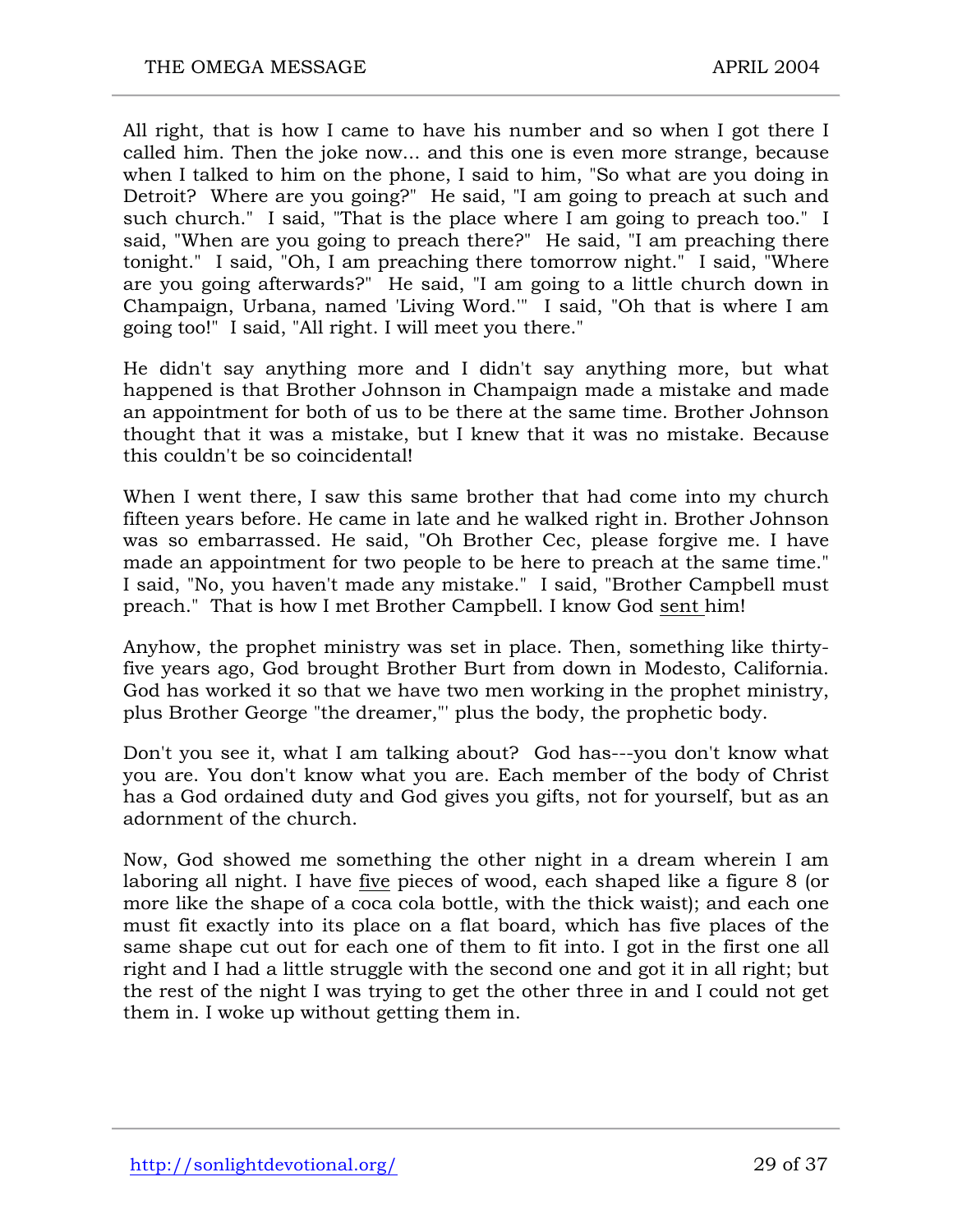

Can you tell me the meaning of that dream? Yes, the "evangelist" was one of the three that were out of place. I saw the ones who God is calling from among us. They were there and over there and they are there - they are sitting right before me! The evangelist ministry was out of place! The "shepherd" ministry was out of place and the "teacher" ministry was out of place. What is the problem?

Let me tell you the problem. Every evangelist called and anointed of God must be "trained" of God and "sent" of God. All right, how did God send out the first evangelists? The voice spoke through the prophets, "Separate unto Me Paul and Barnabus for the work that I have called them to." (Ac 13:2) Isn't that right? It was spoken by the prophet and it was confirmed by the apostles that Paul and Barnabas should go forth.

Now why would Paul and Barnabas go forth? It is because Paul and Barnabas were trained in the Word and filled with the Holy Spirit, to carry the Word to Asia. Now, what do I mean by "trained"? If you go out as an evangelist, you must have the apostolic word that has been delivered to give. You cannot make a word of your own. You cannot get revelations and preach revelations outside of what God has revealed. God reveals new revelations through the apostolic ministry and even the angels in heaven and the saints in heaven must receive their revelation from the church. (1Pe 1:12; He 11:39-12:1) Do you understand that? If you are getting new revelations, you carry it to the church and let the elders of the church look at what you are saying that God said. They will know if it is God right away on the spot, before you go preaching it.

But God showed me that it is the ministries that are in the body that would fix the meals. In the dream where I was carrying the bag of food for the wedding feast, when I took the food in, I did not know what was in the bag. I wanted to see and the first person that opened the bag was this girl who we knew, who was kind of a harlot. She was the first one in the kitchen and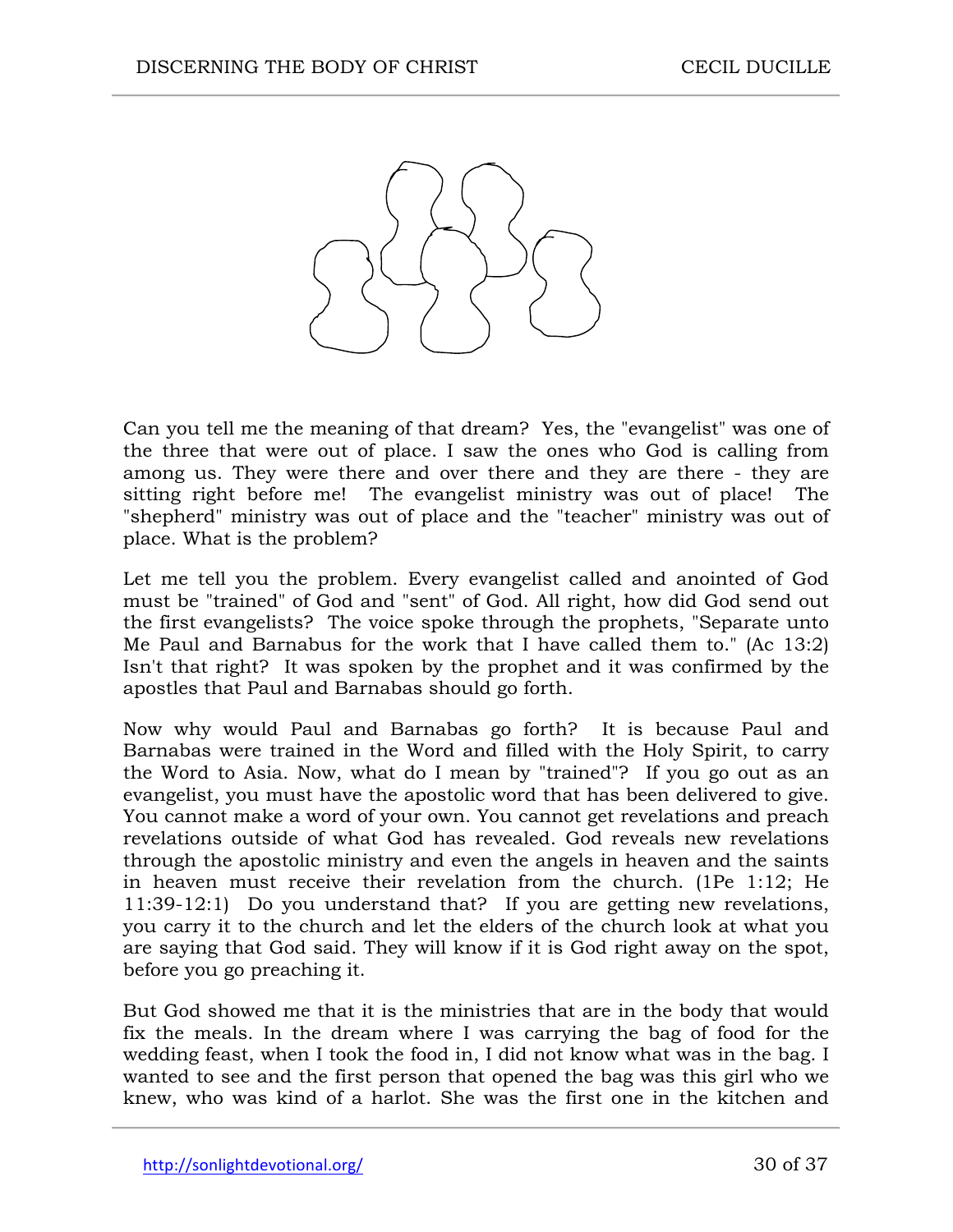now in this dream she was dressed in her white robe. That means in the dream that God had saved her. She opened the bag and I wanted to see what was in it and I mean - the bag had everything! It had milk for the babies, it had meat and it had potatoes. It had all these things. She was taking it out and then the men came in and they took it and started to carve - and it was as if the thing was multiplying! But it was they who were making the meals to feed the people! It is not the apostolic ministry or the prophetic ministry that makes the meals to feed the young and the old and the adults. Don't you understand what I am saying? God has appointed you in a ministry wherein you take the Word before God and God gives "you" the ability to dispense it and to satisfy the hungry soul!

But, you have the word from "God"! The Bible says that the foundation of the gospel is upon the apostles and prophets! Don't you understand? You do not just go and pull the gospel out of the air. When someone goes to a Bible school, he gets a wrong concept of God. He gets an hierarchical concept! Do you understand what I mean by "hierarchical"? It is meaning to say, "Somebody must be bishop!" "Somebody must be pastor!" "Somebody must be this!" and "Somebody must be that!" "Somebody must be in charge to call the shots!" But God has so arranged it that it is the senior people (*the elders*) of the church who are the ones who are the "*overseers*." (1Pe 5:1-2; Ac 20:17; Titus 1:5,7;) They oversee the younger. The older women should be teaching the younger women, by both example and precept. Amen! The younger women should be functioning according to the Word of God (not according to the law of Jezebel). Amen!

That is the evangelist. We have been talking about the evangelist. All of you here are called of God; you feel the call in your hearts. Submit yourself to God! Stop thinking about going to study to be a doctor or to be a nurse or to be whatever. Those who are studying already, finish out your study if you have to. Because, I suppose we are going to need a lot of nurses and doctors around, for people get injured and destroyed in their physical bodies. But at this present time of emergency there is a greater nursing job for you! There is a greater medical job for you! And that is, when God anoints you to bring forth "life!" You will not only heal the sick but you will raise the dead. By the power of God! Which no doctor can do.

I want you to understand. I am not going to stop this message and preach it at another time. I am going to finish it! The reason is that we have gotten our teeth into it and we can't let go until we get the substance out.

The evangelist! I am going to ask you to dedicate your lives before God, that God may use you. Amen! I will tell you why. At this time, we do not have any more time left. There is very little time left. This year 2004 might very well be a very decisive year. God says that every year it will be worse. This year is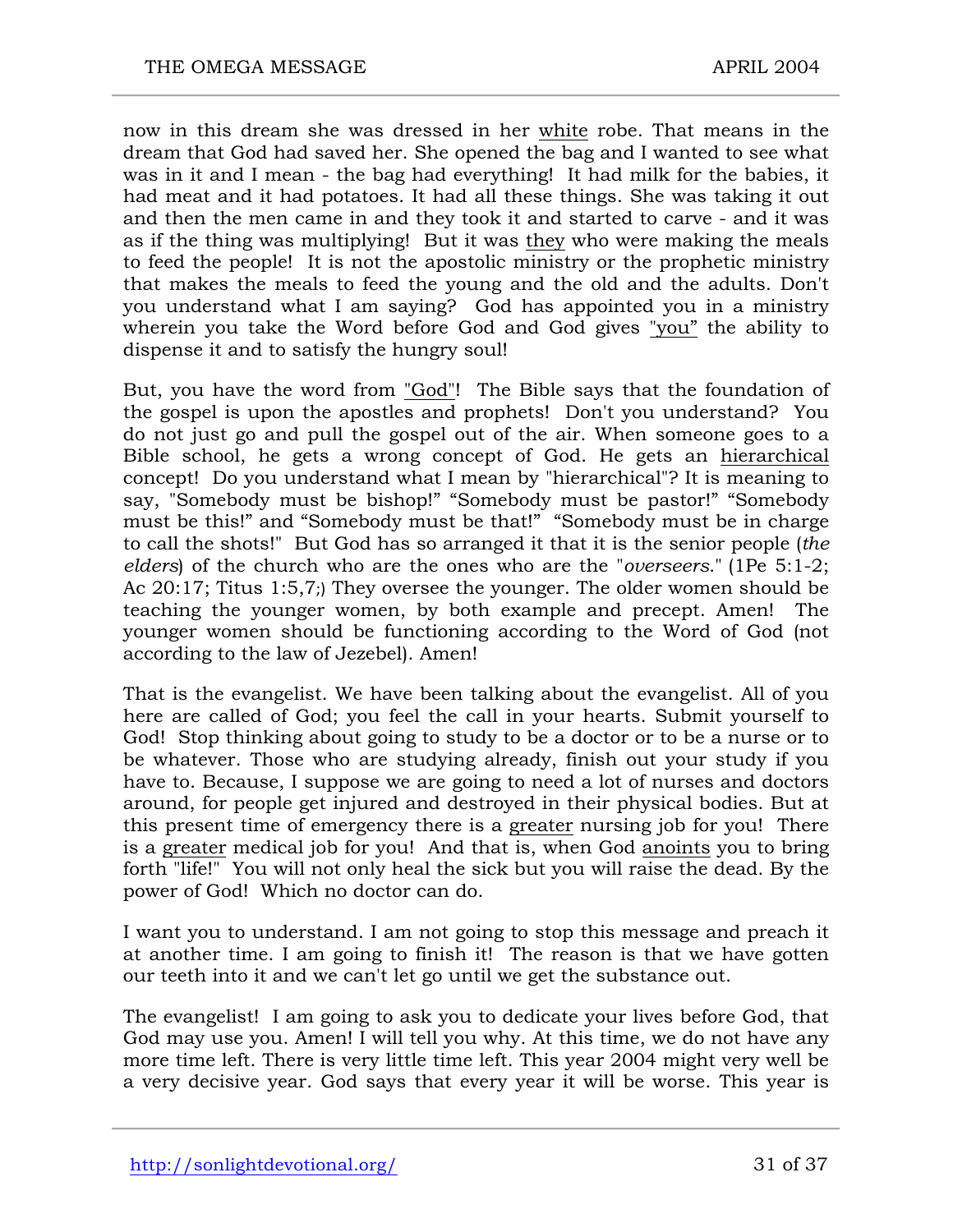much worse than last year and next year will be even worse. I used to preach and I used to believe that the sons of God would come forth 3½ years before the great war, or the end of the tribulation (2008), but without any further word from the Lord, we cannot say for sure whether it will be now or later. But the sons of God should come forth! In the coming year! Amen! I am going to be asking you to put yourself in place. To say, "Lord, here am I! Use me!" Amen! Husbands and wives and whoever you are?

We are going to have a seminar down in Jamaica and we are going to go into the Word of God and we are going to trust God to put His calling upon you. (God showed me that there is going to be a revival.) The reason is, He said, is that we have these ministries "out of place." These ministries must be in place. From there onward, God is going to send you to the four corners of the earth.

Now, after the evangelist you have the "*shepherds."* The shepherds! The shepherd ministry! I think that the women are part of the shepherd ministry. Women, I need not tell you how to take care of children. I cannot tell you how to take care of children. I cannot tell you what kind of heart you have (in here). When your child seems to be hurt or distressed, your very soul grieves for that child! God is going to put His Spirit in your heart that you will grieve for His people just the same! Amen! Hallelujah!

The shepherd ministry! The men, then, who are involved in the shepherd ministry - they must take care of the sheep! How many of you are making sure that the right food is given to the people of God in your area or in your groups? If you have no group, go out and get one. Amen! There are people straying all around, people who are weary and who want God, but hate the church system. They are just tired of what is going on out there and they want somebody, something and you are a shepherd!

He said, "I will bring you together, in the cloudy and the dark day." (Ez 34:12) Do you know when He is talking about? He is talking about the seventh millennium, in which He is going to bring together all those who are scattered! All those who are wandering upon the mountains! Hungry and tired! Are you with me?

Do you know, it is such a horrible thing today. The people have rejected the Bible and God has brought in Islam. God has allowed them to bring in the Koran and the Koran is one of the most awful books I have ever read. It has "no" God in it! Believe you me, the god in the Koran is the devil! Let me read a few passages for you. I have brought some excerpts here from the Koran.

What does the Scripture say about those who deny that Jesus is the Christ? Can you help me? It says, "They are antichrist." (I John 2:22) Well, the Koran says that Jesus Christ was just a prophet; that He was a prophet of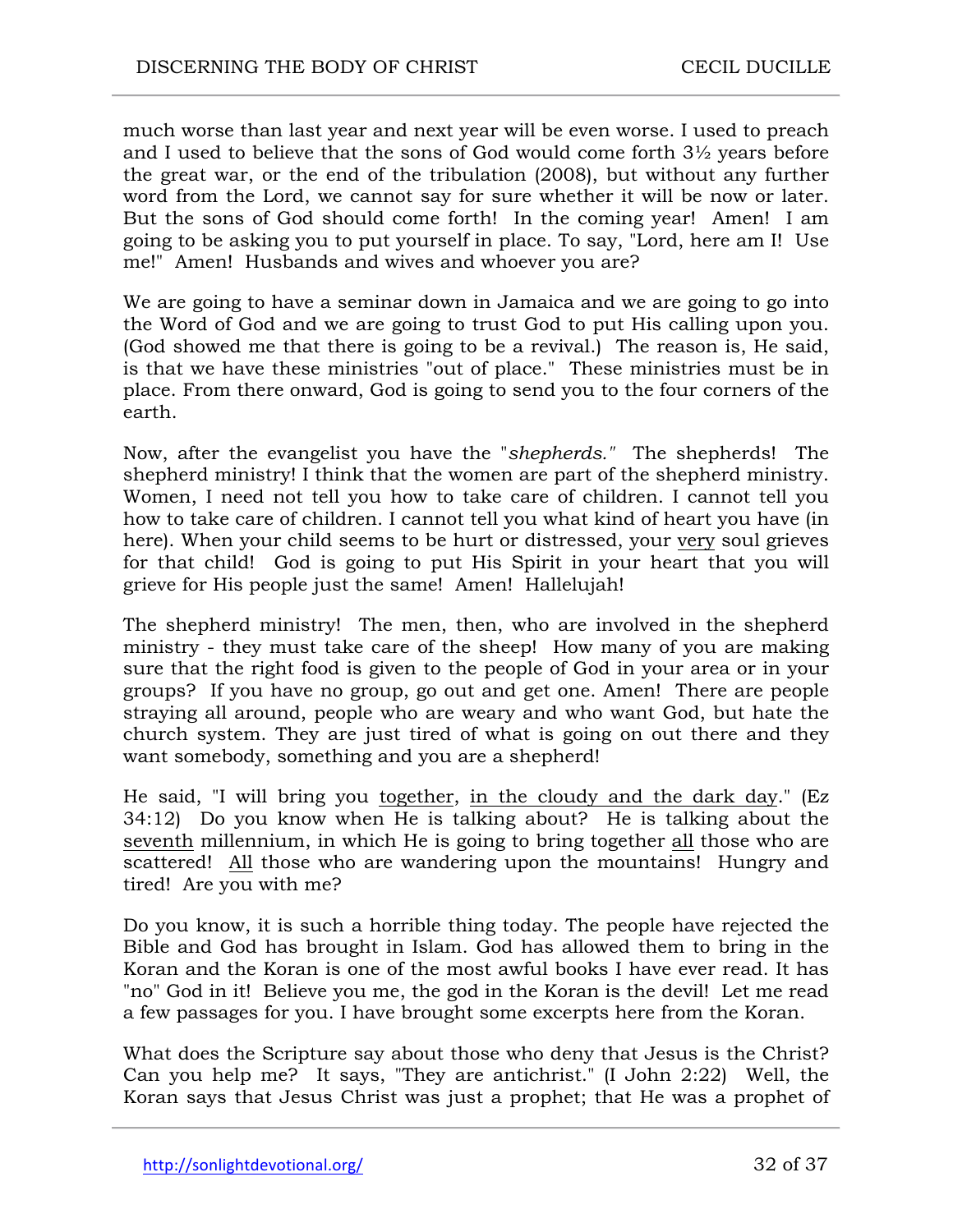God and He came to the Jewish people. The Koran says that He did not die on the cross, but that He brought off a trick there. I have it here; this is what the Koran says about Jesus. This is Sura 4, Verse 157.

#### **"He (Jesus) was not crucified..."**

Now if Jesus was not crucified, we are all sinners still. Isn't that right? So therefore the Koran says that we are all sinners. We are not saved. It says here in Sura 4, Verse 177.

#### **"He (Jesus) was no more than an apostle."**

This is what we read in the Bible,

Mt 16:16-17 *"And Simon Peter answered and said, Thou art the Christ, the Son of the living God. And Jesus answered and said unto him, Blessed art thou....for flesh and blood hath not revealed it unto thee, but my Father which is in heaven."*

Amen! The Koran says in Sura 5, Verse 19 and Verse 75.

#### **"He (Jesus) was not God."**

So I just have these few notes from the Koran. Sura 9 and Verse 30 says,

### **"He (Jesus) was not the son of God."**

Now, if you read any book that says that, that book belongs in the trash. More than the trash, anyone who believes that book does not believe in God. Amen? We believe in God! We believe that Jesus Christ is the Son of God, the Yahweh of Israel. That He was born of the virgin Mary, suffered under Pontius Pilate. That He died and He was buried and He rose again from the dead and He is sitting at the right hand of God. We believe that! If there is a book that says he is not God, then the book has made Jesus a liar and if anybody is going to make Jesus a liar, he is a liar and an antichrist!

1Jn 2:22 *"Who is a liar but he that denieth that Jesus is the Christ? He is antichrist, that denieth the Father and the Son"*

So now all of that you can question me on Brethren. Now, back in Ephesians, He said, "*And he gave some...pastors.*" Now, as you know, the story about "*pastors*" is that this word is not really in the Bible. This word "pastor" is a Latin word that means "a herdsman" and according to the Latin, a herdsman could keep cows and goats and he could keep sheep. So "pastor" is not the idea that God put in the Bible. You understand, don't you? We are dealing with ideas. God uses words to convey certain ideas to us. Now the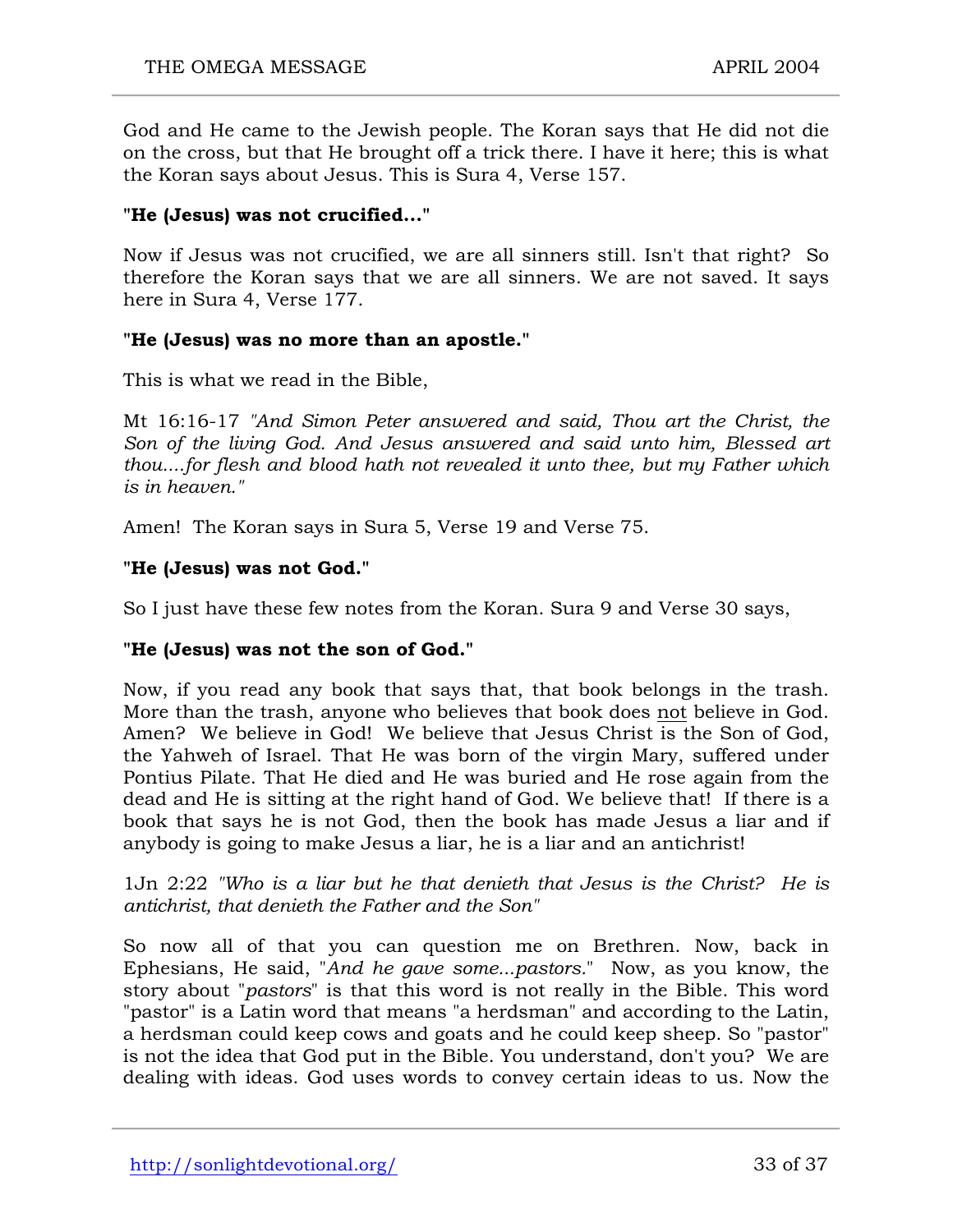idea that Jesus Christ conveys to us is that the people of God are "sheep." Right?

Jn 10:11, 27 *"I (Jesus) am the good shepherd: The good shepherd giveth his life for His sheep....My sheep hear my voice and I know them and they follow me."*

Ps 100:3 *"Know ye that the LORD he is God: it is he that hath made us and not we ourselves; we are his people and the sheep of his pasture."*

Now if I call you a "cow," am I not insulting you, as far as God's Word is concerned? If I called you "sheep," then you know it is biblical, because God said:

Is 53:6 "*All we like sheep have gone astray..."* 

And every sheep needs a shepherd. Amen? To find a sheep you need a "shepherd." To care for sheep you don't need a "pastor" because he is going to care for cows. So if you are in such a church, you are not in the flock of God, you are a cow. You don't want to be cows, so you don't have a pastor.

Eph 4:11 *"And he gave some... pastors ('poimen'* in the Greek, meaning 'shepherds')."

The Word of God says "*poimen*" here, so the Latin word "pastor" then has been deliberately inserted here by the translators, for as you know the word "*poimen*" everywhere in the New Testament scriptures means "shepherd." It does not have anything to do with cows, but "pastor" does. So if you change the word from "*poimen*" (Greek) to "*pastor*" (Latin), then you are actually changing the thought, the ides, the concept that God wanted to give.

Psalm 23. You can help me and read it along together with me.

Ps 23:1-6 *"The LORD is my shepherd; I shall not want. He maketh me to lie*  down in green pastures: he leadeth me beside the still waters. He restoreth my *soul: he leadeth me in the paths of righteousness for his name's sake. Yea, though I walk through the valley of the shadow of death, I will fear no evil: for thou art with me; thy rod and thy staff they comfort me. Thou preparest a table before me in the presence of mine enemies: thou anointest my head with oil; my cup runneth over. Surely goodness and mercy shall follow me all the days of my life: and I will dwell in the house of the LORD for ever."*

I will not "dwell in the pen of the cows forever." I will "dwell in the house of the Lord forever!" Isn't it marvelous that God puts so clearly in the Word what a shepherd is? Now tell me in what part of the Scripture that God tells you what a pastor is? You have to go to Bible school to learn that. They will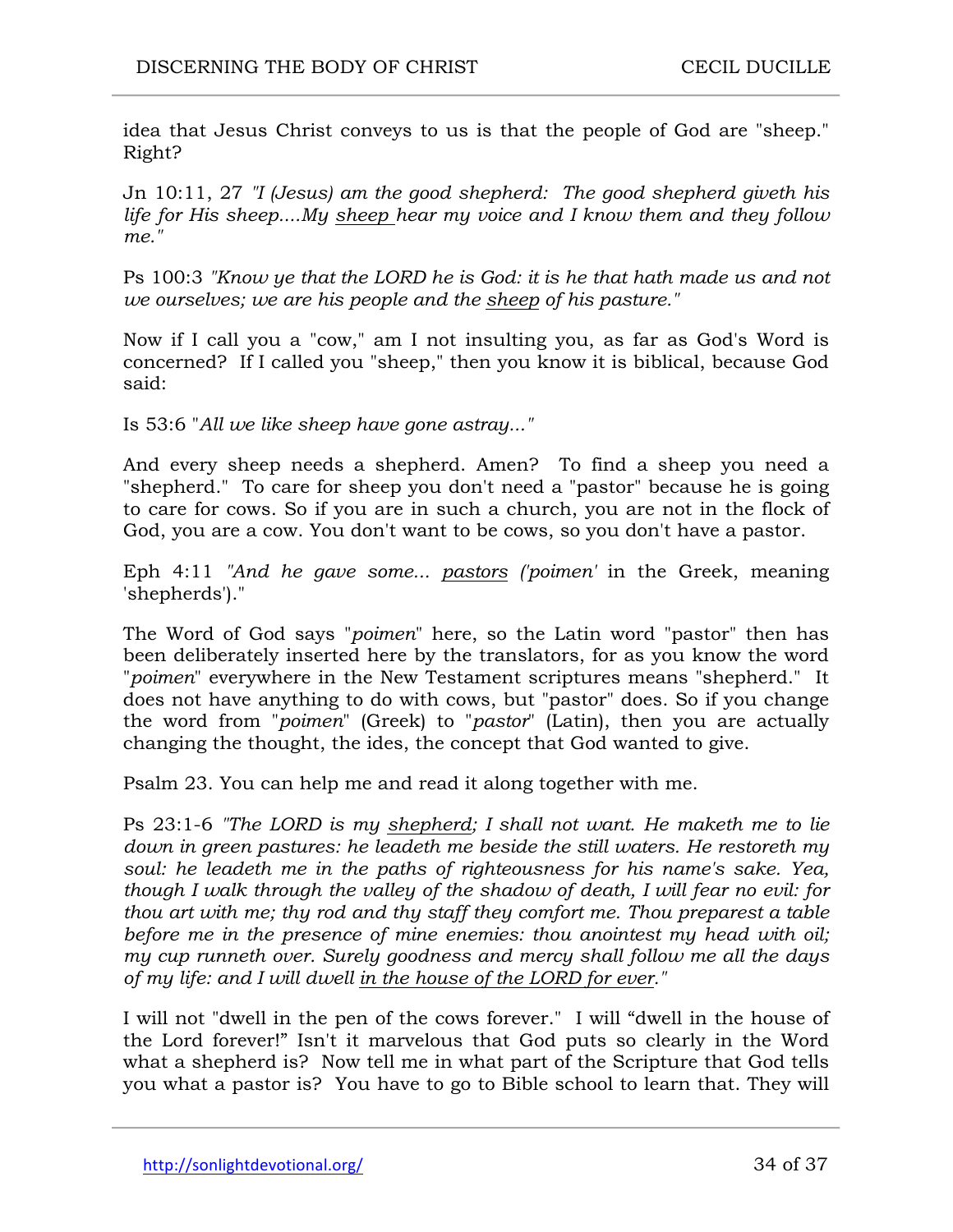tell you what a pastor is and it is nothing but a herdsman and you learn there how to "drive" the sheep. I mean, the things that I learned from these men, it is wicked. Oh yes! When pastors get together! Amen. They said, "If you go into a church, no matter how good the piano that they have in the church is, you must get rid of it? You get a new piano, to get the money flowing!" You see, they must have a cash flow and create things that cause the people to have to give.

They said, "If you see a sister in the church getting interested in another church or something, "Kick her upstairs!" Do you know what that means? It means, "Call her and give her a position, a high sounding name or position in the church (like 'Musical Coordinator') and get her busy! See to it! Get everybody busy!"

Psychology is the work of the devil, because "psychology" is man's study about man's psyche. It is man's study about man. "Theology" is man's study about God. But we must not lean toward the psychologists! You know, I heard James Dobson, I think most of you have heard of him. James Dobson, this one who has credentials to be one of the great preachers. He is nothing but a psychologist! Do you know what he said? He said that if somebody wants to counsel in the church, before you can be a counselor in the church, you must make sure you have a good degree in Psychology. But my theology tells me that if I want to counsel in the church, I must hear from "God,"

So then, the "shepherd" cannot be appointed by the church; "pastors" are appointed by the church. Shepherds must have the heart of the shepherd and he must have the goods to give to the flock and if you do not get the goods from the apostolic teaching that God laid down before you, you have nothing to give to the people. Paul said to the brethren, "Speak the same things. Say the same things." (1Co 1:10; 2Tim 2:2;) We must come together and recognize the body of Christ, for if you do not recognize the ministry of the body of Christ, you are not of the body of Christ!

I mean, that is a very strong word, isn't it? That sounds like somebody trying to make a place for himself. Doesn't it? It is too late to fool around! It is too late to fool around. If God says it, do it! If God didn't say it, don't do it! Do you understand what I am saying?

Look here. I am talking to you now for over an hour and the witness of the Spirit must be in "you." I believe I am talking what comes from the Spirit. I believe that God is pouring the thing into me to tell you. I would never be able to preach this message again! Amen! My believing it does not mean that you believe it. You must witness it in your heart whether your heart is telling you, "Yes! That is right!" And if you have a little hesitation inside it means that something needs to be corrected, that you have to question me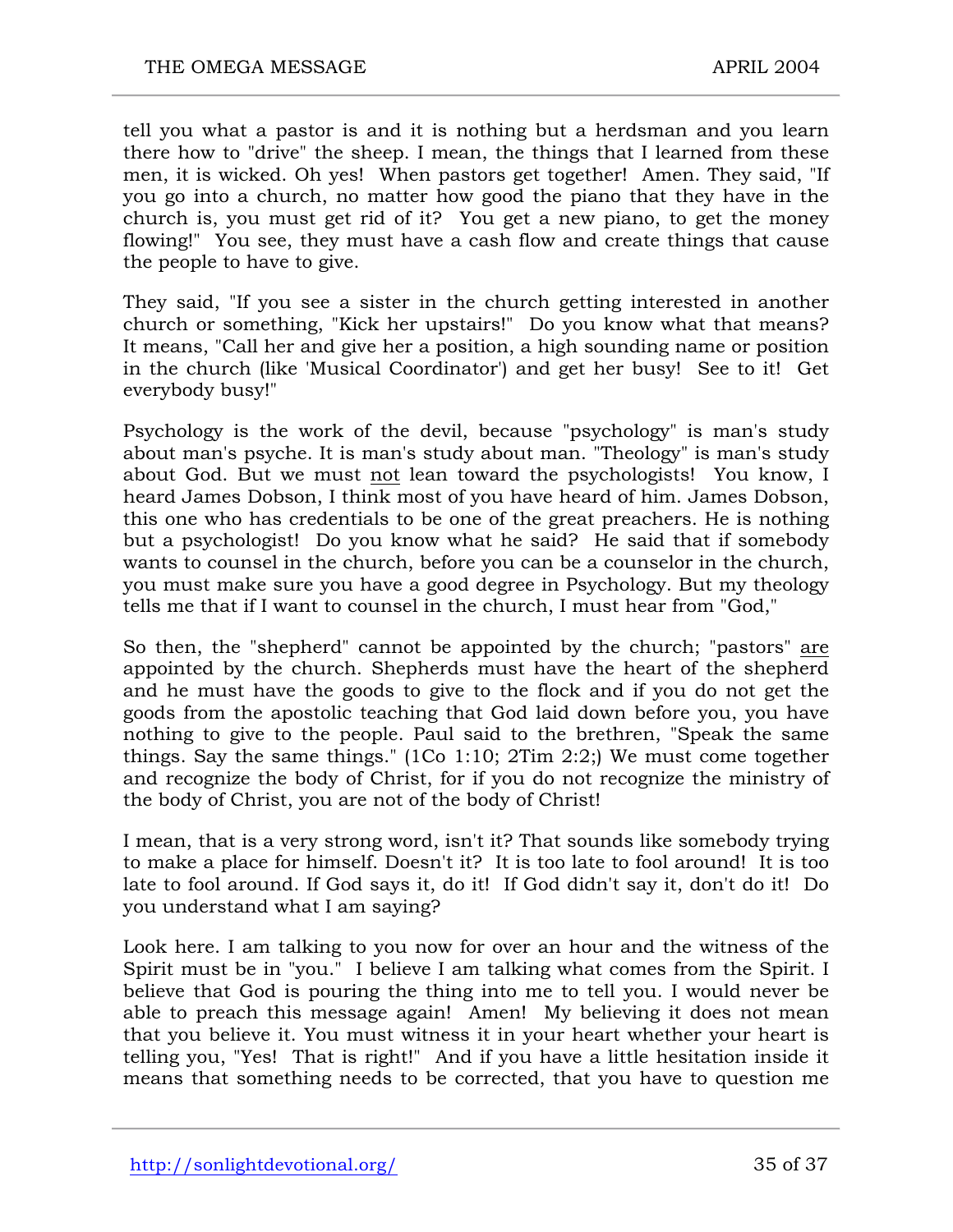and get it straight in you. It is something you need to get straight in you, not in me. If you want to straighten me out, it is all right. If I said something wrong in your estimation, or when sometimes there is some misunderstanding concerning the word I received, then it would be necessary for you to question it. You know, I am saying these words and each person here is receiving a different thing. Oh yes! To some it is either that this part is heavy, or to some that this part is light - do you see what I am saying? Each person receives and therefore it is very important for you to express your doubt when something touches you wrongly. Are you with me? So that we might maintain "*the unity of the spirit in the bond of peace."*

"Pastors!" Cut that out of your Bibles! It is "*shepherds.*" It is "*shepherds,*" like in the Word where it speaks of the"*great shepherd,*" and where the Lord says, "*I am the good shepherd* and where it speaks of the "*chief shepherd*" and of the co-shepherds. We are the co-shepherds. Co-shepherds. The only way we are shepherds is that the spirit of the shepherd is in us! Let me tell you, the anointing is different with every one of you. Each of you feels a different anointing, because although you may be in the shepherd ministry and that one over there may be in the shepherd ministry - you have two different ministries! Do you understand what I am saying? The right hand, it is different from the left hand. Different ministries, but they have the same ministry, the same designation.

The last one is the *"teacher."* What are you going to teach? Have you ever heard of a teacher who teaches without being taught? Have you ever heard of that one? I have never heard of a teacher who would teach without being taught! The teacher will teach what he is taught! And what he is taught must be the Word of God and the very essence of the Word of God and then when the anointing comes on him, he can put it forth.

I have heard some teachers teach and I said, "Boy! I could never come up to that!" Because they teach with such explicit simplicity, so that even the children can understand. Amen! I have always liked to sit down and listen to my wife teach, because she has a peculiar gift of teaching, especially when you see her with children and they will all just eat out of her hand, whereas with me they would be running around and ..... and I just couldn't take it!

So let us go back over it.

#### Eph 4:3 *"Endeavouring to keep the unity of the Spirit in the bond of peace."*

"Because you want peace, you will not stand up for your rights." That is what it is saying. Because you need peace, you will not stand up for your rights, but you will create an atmosphere, an atmosphere of forgiveness even, in order to have unity of the Spirit; and that the spirit of peace may exist and not be broken between you and that person.